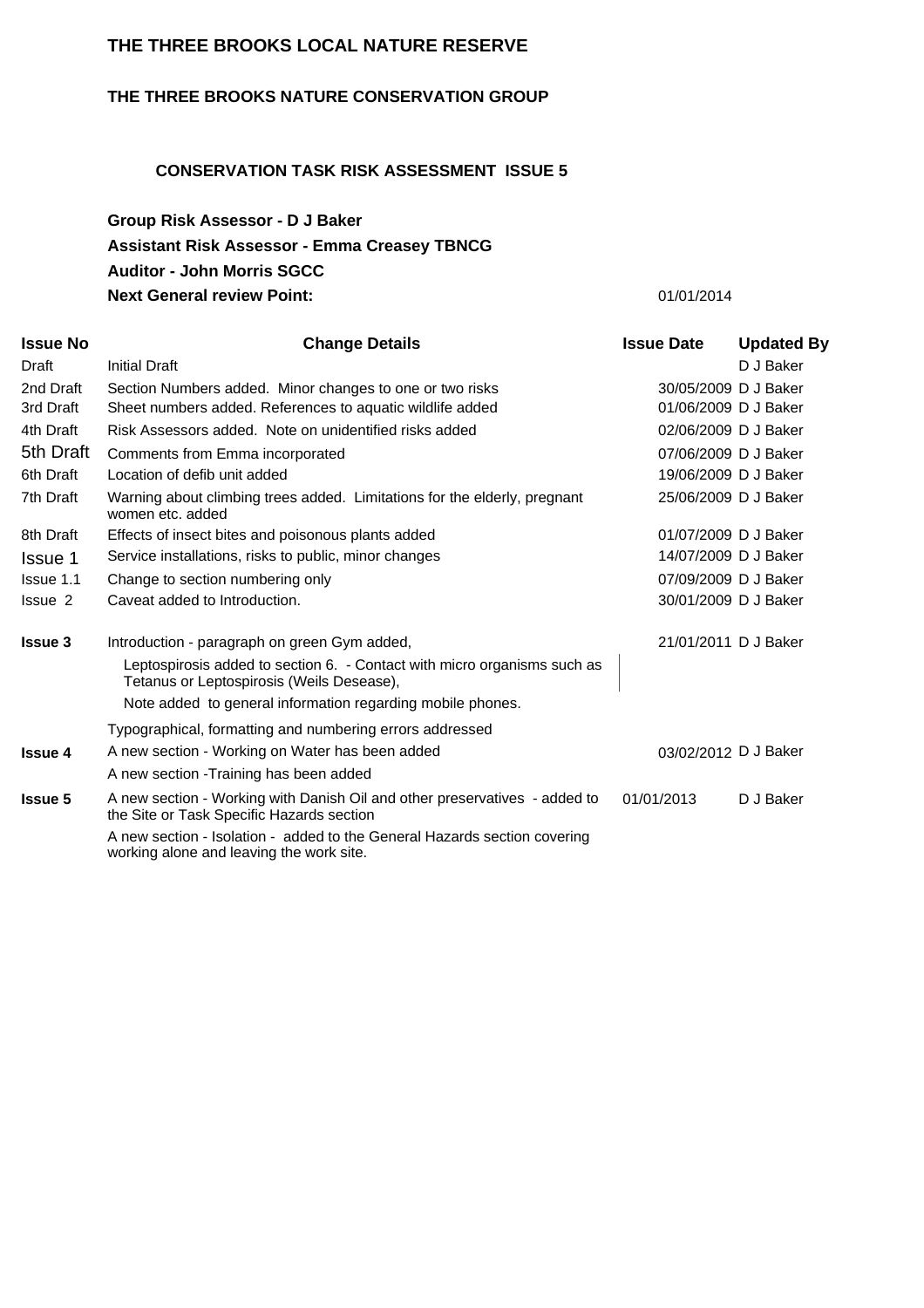### **GENERIC RISK ASSESSMENT - Three Brooks Local Nature Reserve Issue 5 Jan 2013**

#### **Introduction**

The Three Brooks Local Nature Reserve (TBLNR) is an area of approximately 66 hectares located to the north east of Bradley Stoke adjacent to the M4 motorway. The reserve is of a reversed 'L' profile with the NW to SE Patchway Brook forming the vertical and the SW to NE Stoke Brook the horizontal. Both brooks drain into a small lake which in turn drains into the Bradley Brook which passes under the motorway and enters the River Frome at Winterbourne. The brooks are edged to a large degree with Hazel, Hawthorn, Blackthorn and other shrubs. In additional to the lake and brooks the reserve has three small amphibian friendly ponds.

There are three mature woods, Savages Wood being mainly Oak, Ash, Field Maple and Hornbeam with a sparse understory of hawthorn and hazel, Sherbourne's Brake being mainly Oak including Sessile and Turkey Oak, Ash and Black Poplar with an understory of hazel. Webbs Wood is largely Hazel with a number of specimen Ash trees. In all three woods the hazel is coppiced on a regular basis.

In addition to the mature woodland there are a number of Ash plantations planted during the 1980's. These are in the process of being thinned in rotation. The reserve also includes a number of flower meadows, a community orchard and an area of marshland.

The reserve has a number of surfaced paths and is well used by the public as walkers, dog walkers and cyclists and<br>is also used for orienteering on a regular basis. The reserve is maintained by South Gloucestershire County The reserve is maintained by South Gloucestershire County Council and a local volunteer support group the Three Brooks Nature Conservation Group (TBNCG). The conservation group concentrates in the main upon the preservation and restoration of habitat and management of the wooded areas. These activities include the coppicing and felling of trees, the laying of live and dead hedges, planting wild flowers, removing hay from the meadows, stream and litter clearing, maintenance of the marsh area and other conservation tasks. The group spends one full Saturday per month on this work and in addition conducts a three hour weekly Green Gym (q.v.) each Thursday.

Green Gym is a nation wide health initiative managed by the Trust for Conservation Volunteers (TCV). Its aim is to improve health by useful exercise in the open air. The careful assignment of work to suit individual needs combined with a lively social atmosphere particularly suits the unemployed, retired, and those individuals suffering from, or recovering from a wide variety of physical, mental and emotional problems. It is common for a Green Gym to be established and initially run by TCV with responsibility eventually being passed to trained local project leaders. In addition to Project Leadership would be Leaders are also trained in first aid.

This Risk Assessment initially identifies those risks common to all conservation tasks carried out on the reserve. It then addresses those risks applicable to specific tasks and environments. Next it identifies risks particular to organised groups of visitors and finally identifies risks arising from working upon open water in boats. Before commencing any task the appropriate sections of this Risk Assessment should be reviewed for currency and to ensure all risks are addressed. New risks identified will be added to the Assessment and the Assessment will be raised in issue and re-distributed. Risks identified as specific to one off tasks not likely to be repeated will be issued as temporary addenda to this Assessment.

In addition to such changes the need for which as may become apparent during the year there will be a specific General Review held annually or as often as seems desirable. This Review will examine ALL sections of the Analysis for continued relevance, changes to Health and Safety requirements and changes to South Glos Council requirements.

Although the onus is on the individua,l prior to any work session or guided walk relevent risks, including the handling of tools must be clearly outlined.

**Finally Bradley Stoke Nature Conservation Group, the Bradley Stoke Green Gym and South Gloucester County Council accept no liability where the provisions of the Risk Assessment are ignored or incorrectly applied. The Risk Assessment is a living document should not be considered as finite.**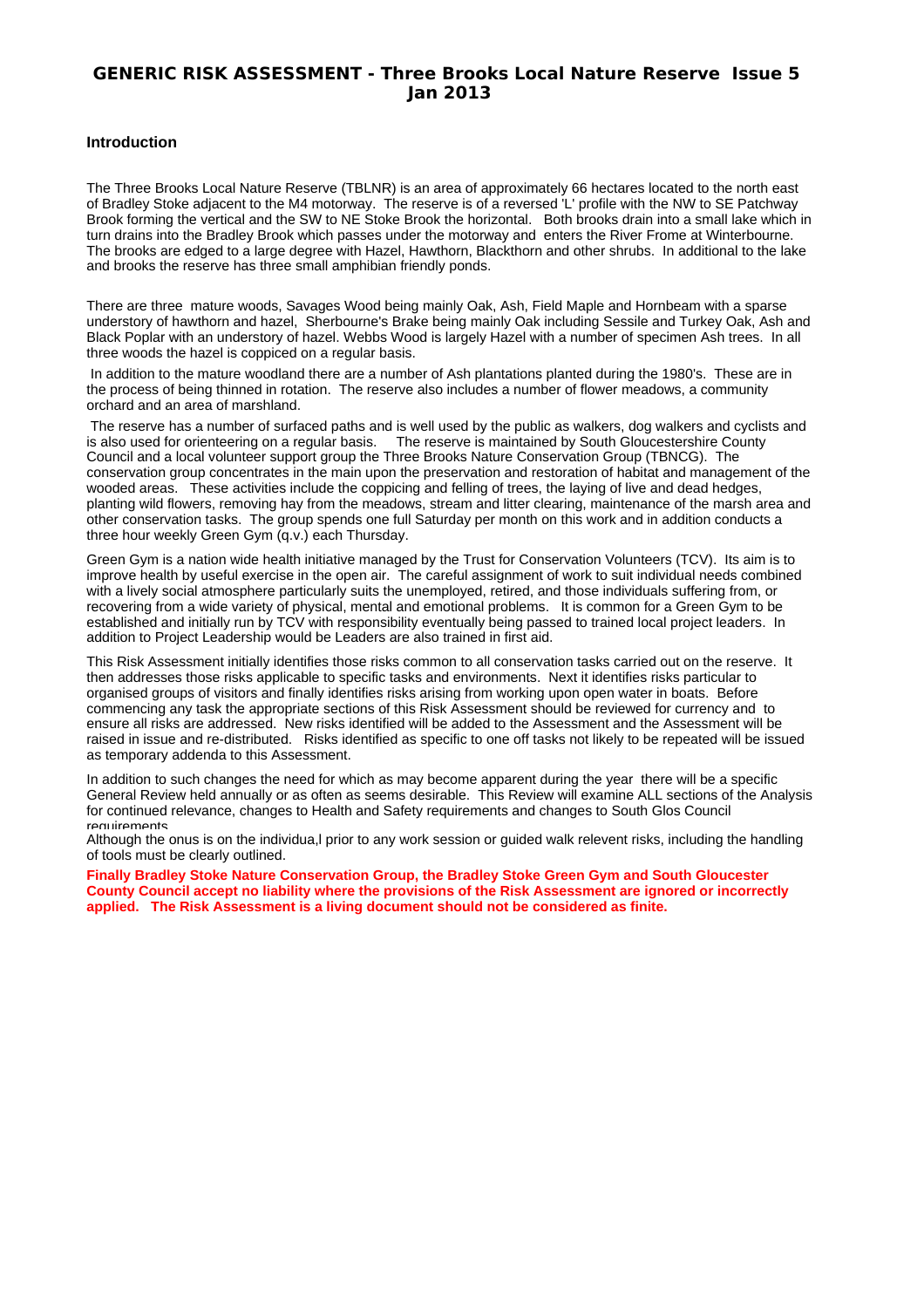### **GENERAL INFORMATION**

| <b>IMPORTANT NOTE:</b>      | Please note that this Risk Assessment is not exhaustive and there may be<br>risks yet to be identified. Volunteers should not assume therefor that all risks<br>pertaining to a particular task have been identified and should exercise caution<br>accordingly. Additional risks indentified and not listed herein should be<br>detailed to the Group Risk Assessor or Assistant Assessor for inclusion in this<br>Assessment                                                                                                                                            |
|-----------------------------|---------------------------------------------------------------------------------------------------------------------------------------------------------------------------------------------------------------------------------------------------------------------------------------------------------------------------------------------------------------------------------------------------------------------------------------------------------------------------------------------------------------------------------------------------------------------------|
| Access to the reserve:      | There are numerous foot entrances to the reserve. The principal vehicular<br>access is via the Brook Way gate opposite Braydon Avenue (Grid Ref:<br>ST6228828). This gate is permanently locked but keys are available to the<br>emergency services and an additional key is held in the TBNCG First Aid kit.<br>On occasion it may be more appropriate for emergency services to access the<br>reserve via the local Sports Centre car park. or nearby residential streets. The<br>relevant emergency service will be advised as to the best approach when<br>contacted. |
| First Aid Cover:            | A number of members of the TBNCG hold current First Aid at Work certificates.<br>At least one, preferably two will be present at any conservation task undertaken<br>by the group.                                                                                                                                                                                                                                                                                                                                                                                        |
| Nearest defib unit          | A defib unit is held at The Bradley Stoke Leisure Centre adjacent to the reserve.<br>A second is held in the lobby of the Willow Brook Centre Mall(Tesco's).                                                                                                                                                                                                                                                                                                                                                                                                              |
| Nearest 24 Hr A & E dept:   | Frenchay Hospital                                                                                                                                                                                                                                                                                                                                                                                                                                                                                                                                                         |
| Mobile Phone Reception      | Good. Accordingly each physically separate work group must be in possession<br>of at least one mobile phone at all times.                                                                                                                                                                                                                                                                                                                                                                                                                                                 |
| Nearest public phone        | The Bradley Stoke Leisure Centre (Grid Ref; ST623839)                                                                                                                                                                                                                                                                                                                                                                                                                                                                                                                     |
| 4wd or air ambulance needed | <b>No</b>                                                                                                                                                                                                                                                                                                                                                                                                                                                                                                                                                                 |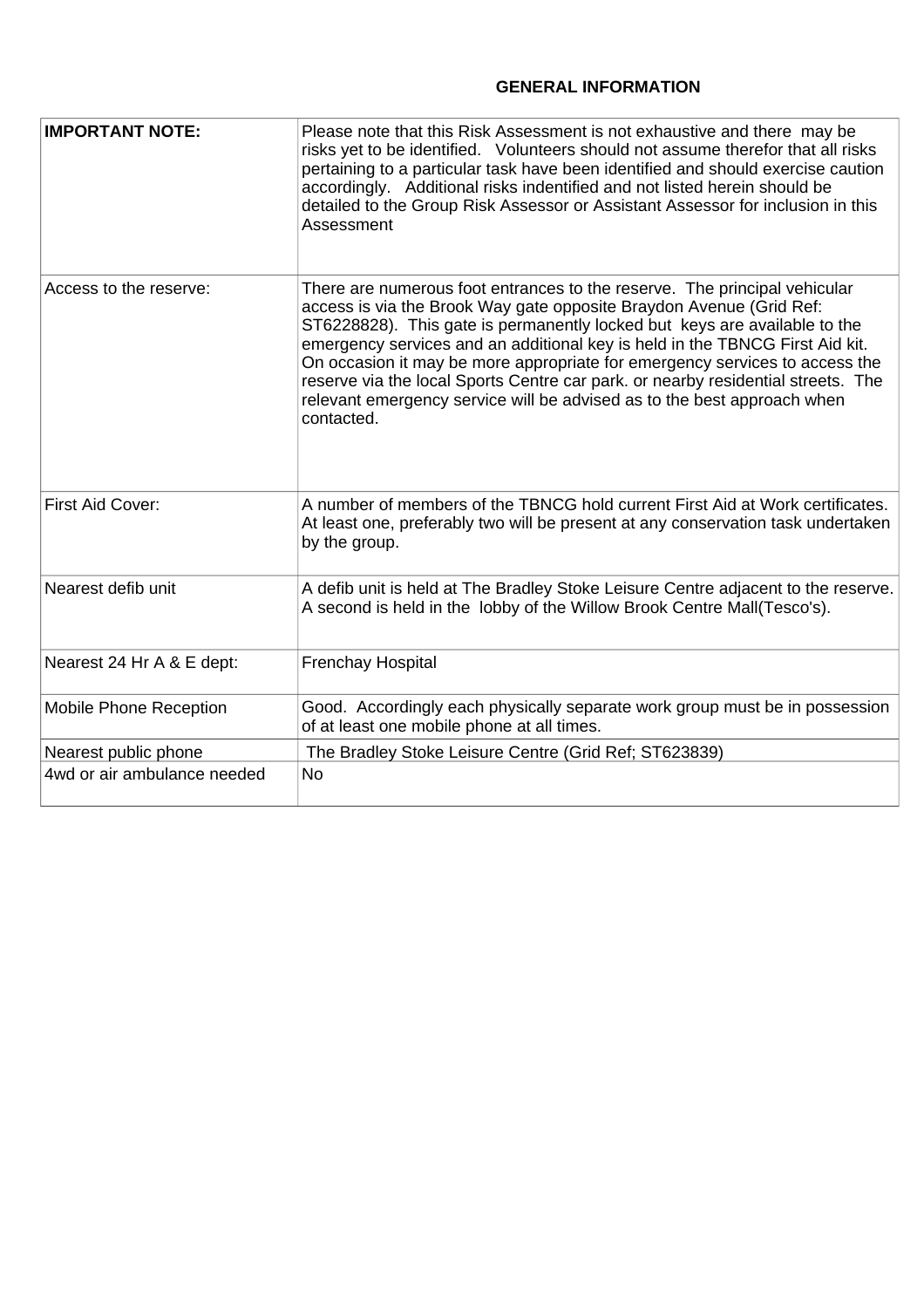

# **Three Brooks Nature Conservation Group Health and Safety notice for workdays**

The safety of our volunteers and the public is of paramount importance. We therefore ask volunteers on our workdays to adhere to a few simple rules.

1. **Next of kin details.** Please provide the Secretary with a name and phone number for the person you would like to be contacted in the case of an emergency.

2. **Working methods.** We always train new members in the activities we carry out – and are happy to re-demonstrate if asked. **Please work in the way that we show you.** The methods we use for felling, scything etc are those taught us by TCV officers as being the safest and least risk. If you are shown a particular method to use or told to work a certain way, please do so, even if you have done it another way in another group. Note that we focus on using traditional methods and do not use power tools.

3. **Avoid becoming isolated.** Please **work in pairs** and at the very least, within sight of someone else. Please do not wander off to the very edge of a work area by yourself. If something happened to you, we might not notice until it's too late.

4. **Tidy work areas.** For the sake of the public using the woods – and for our own reputation – **please leave work areas tidied up.** Always clear up any tree you have felled and make sure you have left enough time to do so.

5. **Leaving early.**  If you need to leave early, please **find a committee member and tell them that you are leaving**, before you go. This will save us from hunting for someone who isn't actually there in a rapidly darkening wood.

**The committee are within their rights to ask people to leave** if they do not adhere to these guidelines.

Committee members are currently: Hannah Hough, Emma Creasey, Sara Messenger, Dave Baker, Robin Jones, Rob Williams, Gill Smith and Mary Donlin.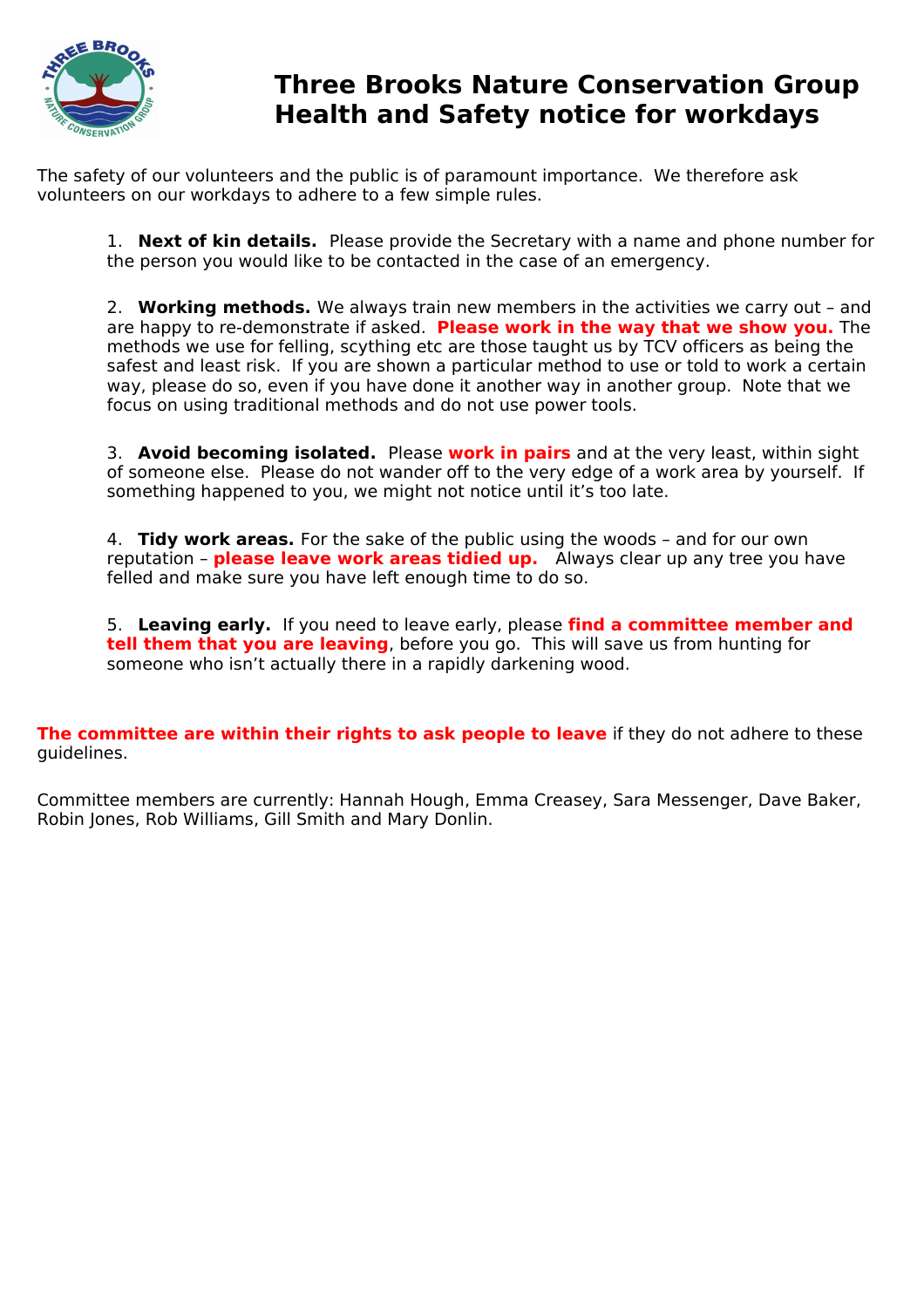| <b>General Hazards</b> |
|------------------------|
|------------------------|

| <u>Section 1 .General Hazards</u>                                                               | <b>Typical uncontrolled outcomes</b>                                                            | <b>Amelioration Controls</b>                                                                                                                                                                                                                                                                                                                                                                                                                                                                                                                                                                                                                                                                                                               |
|-------------------------------------------------------------------------------------------------|-------------------------------------------------------------------------------------------------|--------------------------------------------------------------------------------------------------------------------------------------------------------------------------------------------------------------------------------------------------------------------------------------------------------------------------------------------------------------------------------------------------------------------------------------------------------------------------------------------------------------------------------------------------------------------------------------------------------------------------------------------------------------------------------------------------------------------------------------------|
| These hazards are applicable to all<br>types of conservation work carried<br>out on the reserve | 1. Trips and falls typically giving<br>rise to minor cuts and abrasions,<br>twisted ankles etc. | Clear safety instructions must be given as to the importance of<br>remaining alert to local surface conditions, vegetation etc.                                                                                                                                                                                                                                                                                                                                                                                                                                                                                                                                                                                                            |
|                                                                                                 | 2. Abuse and unwelcome advice<br>from the general public                                        | All such approaches to be referred to the Project Leader who will<br>address these as appropriate.                                                                                                                                                                                                                                                                                                                                                                                                                                                                                                                                                                                                                                         |
|                                                                                                 | 3. Dogs                                                                                         | All work with edged tools to cease when dogs are present. Dogs<br>should not be approached without the owners consent.<br>Volunteers bitten by dogs are to be taken to a hospital casualty<br>unit. Hands must be washed with anti bacterial soap or gel after<br>petting or touching dogs.                                                                                                                                                                                                                                                                                                                                                                                                                                                |
|                                                                                                 | 4. Contact with thorns toxic plants<br>and and other vegetation problems                        | Gloves to be worn at all times. Long sleeves and trousers are<br>preferable. The possible presence of poisonous or otherwise<br>potentially dangerous plants to be advised prior to work                                                                                                                                                                                                                                                                                                                                                                                                                                                                                                                                                   |
|                                                                                                 |                                                                                                 | commencing.<br>Volunteers ingesting poisonous plant material or contacting<br>potentially serious irritants are to be taken to a hospital casualty<br>unit.                                                                                                                                                                                                                                                                                                                                                                                                                                                                                                                                                                                |
|                                                                                                 | 5. Misuse of tools, particularly<br>edged tools                                                 | Each session must be prefaced with a safety talk by a competent<br>person and relevant to the tools in use that day. Particular<br>reference must be made as to safe working distances and the<br>correct way to carry tools as appropriate to the tools in use.<br>Instruction in the use of specific tools must be given to first time<br>users and such inexperienced volunteers must supervised by an<br>experienced user. In general tools not in use should be returned<br>to the session tool store or laid flat on the ground in a clearly<br>visible position. Gloves should be worn for all digging and scissor<br>action tools and saws but must not be worn when using other<br>edged tools such has bill hooks or 'slashers'. |
|                                                                                                 |                                                                                                 | Children present may only work with tools appropriate to age (see<br>special note)                                                                                                                                                                                                                                                                                                                                                                                                                                                                                                                                                                                                                                                         |
|                                                                                                 | 6. Contact with micro organisms<br>such as Tetanus or Leptospirosis<br>(Weils Disease).         | All individuals must be made familiar with the symptoms of<br>Tetenus, Lyme disease or Lepterspirosis (Weils disease. Gloves<br>should be worn at all times except when using edged tools.<br>Volunteers should be advised as to the need for a current Tetanus<br>injection. The presence of ticks on volunteers must be reported to<br>the Project Leader immediately                                                                                                                                                                                                                                                                                                                                                                    |
|                                                                                                 |                                                                                                 | When working in or near water nitrile surgical gloves must be<br>worn beneath working gloves.                                                                                                                                                                                                                                                                                                                                                                                                                                                                                                                                                                                                                                              |
|                                                                                                 |                                                                                                 | Individuals suspected of ingesting potential contaminated water,<br>or having open wounds suspected of making contact with<br>potentially infected water must be taken to a hospital casualty unit<br>without delay                                                                                                                                                                                                                                                                                                                                                                                                                                                                                                                        |
|                                                                                                 | 7. Dog faeces                                                                                   | Dog or other animal faeces must be removed before starting work<br>using bags and containers. Skin contact must be avoided.                                                                                                                                                                                                                                                                                                                                                                                                                                                                                                                                                                                                                |
|                                                                                                 | 8. Weather conditions                                                                           | Where the sun is strong volunteers must be advised to cover up<br>and use high factor sun cream and hats. In high winds caution<br>must be exercised in woodland areas and activities such as felling<br>must be suspended. Volunteers should at all times endeavor to<br>bring cover against heavy rain or snow.                                                                                                                                                                                                                                                                                                                                                                                                                          |
|                                                                                                 | 9. Fatigue                                                                                      | Volunteers must be encouraged to work steadily and to take<br>regular breaks. Volunteers must be encouraged to work within<br>the limits imposed by their physical condition and age.                                                                                                                                                                                                                                                                                                                                                                                                                                                                                                                                                      |
|                                                                                                 | 10. Cuts and lacerations from coming<br>into contact with litter.                               | Gloves must be worn at all times where the volunteer is likely to<br>come into contact with litter. This includes pond and stream<br>clearance as well as conventional litter picking. Litter pickers<br>should be employed wherever possible. Careful observation of<br>work sites must be carried out particularly where pond and stream<br>clearing are concerned.                                                                                                                                                                                                                                                                                                                                                                      |
|                                                                                                 | 11. Back problems arising from<br>frequent bending etc.                                         | Where a task is likely to involve significant bending the initial<br>warm up session should pay particular emphasis to back and<br>lumber regions. As with fatigue frequent rests should be taken                                                                                                                                                                                                                                                                                                                                                                                                                                                                                                                                          |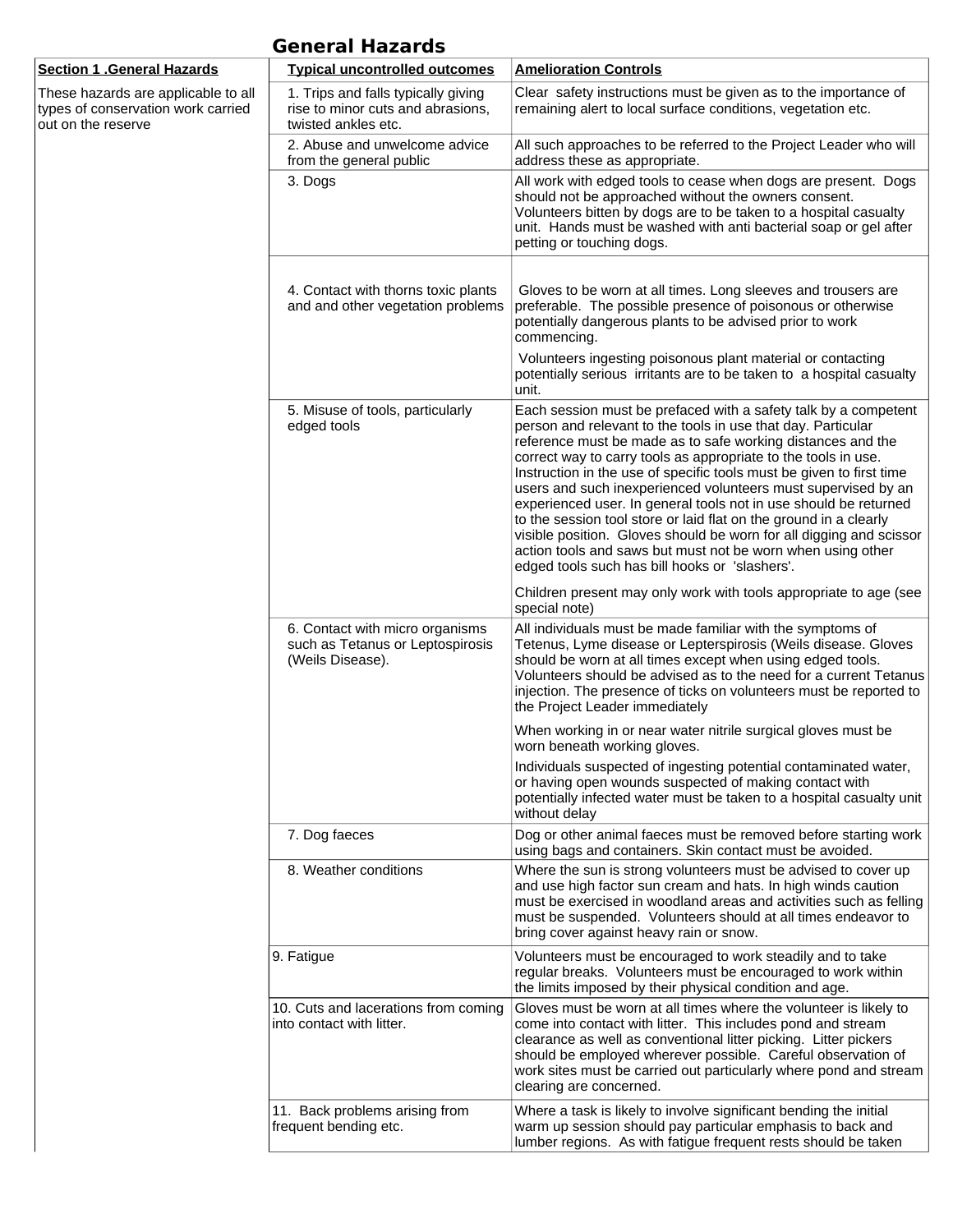|                                                      | 12. Inappropriate work                                                                                                          | Volunteers must be encouraged to work within the limits of their<br>current level of fitness and ability. This applies particularly to the<br>elderly, those with physical, mental and emotional problems and<br>pregant women. Children must not be encouraged or allowed to<br>attempt tasks or use tools more appropriate for adults.                                                                                                                                                                                                                                           |
|------------------------------------------------------|---------------------------------------------------------------------------------------------------------------------------------|------------------------------------------------------------------------------------------------------------------------------------------------------------------------------------------------------------------------------------------------------------------------------------------------------------------------------------------------------------------------------------------------------------------------------------------------------------------------------------------------------------------------------------------------------------------------------------|
|                                                      | 13 Insect Bites, stings etc.                                                                                                    | Insect bites and stings are common hazards within the reserve.<br>Volunteers with allergy problems must make the Team Leader<br>aware of this at all times and if possible carry the appropriate<br>antidote. Where possible volunteers should wear long sleeved<br>garments and full length trousers and utilise insect repellent and<br>after bite treatment. Volunteers must be aware at all times as to<br>the possibility of ticks being present, particularly in bracken.<br>Volunteers bitten by ticks must seek immediate medical help due<br>to the risk of Lyme Disease. |
|                                                      | 14. Poisonous plants and fruits                                                                                                 | To avoid poisoning from the effects of eating plants and fruits<br>found on the reserve volunteers should resist the desire to taste.<br>Many plants are poisonous in all their aspects as as most fungi.<br>Even fruits like blackberries, commonly safe, may be polluted by<br>pesticides blown from neighbouring farmland or by animal urine;<br>volunteers should be advised of thhe risks associated with picking<br>wild fruit.                                                                                                                                              |
|                                                      | 15. Bacteria / faeces<br>contaminants in soil.                                                                                  | Gloves should be worn at all times except when handling edged<br>tools. Nitrile or rubber gloves should be worn in wet or damp<br>situations, leather gloves at all other times                                                                                                                                                                                                                                                                                                                                                                                                    |
|                                                      | 16. Contact with micro organisms and<br>dead animals.                                                                           | Gloves must be worn at all times. Dead animals must not be<br>touched - inform the Environment Agency or equivalent. Work<br>must not take place in water where sewage is known to be<br>present.                                                                                                                                                                                                                                                                                                                                                                                  |
| <b>Section 2. Tea and Lunch Breaks</b>               | <b>Typical uncontrolled outcomes</b>                                                                                            | <b>Amelioration Controls</b>                                                                                                                                                                                                                                                                                                                                                                                                                                                                                                                                                       |
|                                                      | 1. Burns from fire                                                                                                              | Where employed storm kettles must be safely located and<br>mounted on a stable and level base away from the working area.                                                                                                                                                                                                                                                                                                                                                                                                                                                          |
|                                                      | 2. Scalds from boiling water                                                                                                    | One team member experienced in the use of storm kettles and<br>other heating devices is to be assigned responsibility for<br>producing hot drinks.                                                                                                                                                                                                                                                                                                                                                                                                                                 |
|                                                      | 3. Contaminated hands                                                                                                           | Due to the potential presence of Weils disease in the brooks or<br>ponds, and contaminates in general all hands must be washed<br>using an anti bacterial wash or gel prior to ingesting food or drink                                                                                                                                                                                                                                                                                                                                                                             |
|                                                      | 4 Fire                                                                                                                          | No fire is to be left attended any time. A litre container of water<br>must be available at all times to douse small fires. The team<br>member responsible for producing hot drinks must ensure any fire<br>is totally extinguished before quitting the site.                                                                                                                                                                                                                                                                                                                      |
| <b>Section Three Service</b><br><b>installations</b> | <b>Typical uncontrolled outcomes</b>                                                                                            | <b>Amelioration Controls</b>                                                                                                                                                                                                                                                                                                                                                                                                                                                                                                                                                       |
|                                                      | 1. Accidents involving volunteers due<br>to contact with service installations,<br>particularly gas or electric power<br>lines. | Where work could interfere with service installations that may be<br>present, particularly activities involving digging, a full service<br>investigation must be carried out prior to the project going ahead.<br>A copy of the Service Information request form may be found on<br>the Conservation Group Web Site. The request from should be<br>submitted in a timely manner and accompanied by an explanatory<br>note.                                                                                                                                                         |
|                                                      | 2. Damage to installations                                                                                                      | Where damage occurs to service installations despite the carrying<br>out of a service investigation the appropriate service provider<br>must be informed immediately as must South Glos Council<br>authorities.                                                                                                                                                                                                                                                                                                                                                                    |
| <b>Section 4 Work potentially</b>                    | <b>Typical uncontrolled outcomes</b>                                                                                            | <b>Amelioration Controls</b>                                                                                                                                                                                                                                                                                                                                                                                                                                                                                                                                                       |
| hazardous to the general public                      | general public                                                                                                                  | 1. Accidents involving members of the Work carried out in areas accessable to the general public and of<br>a nature where accidents may occur must be clearing marked by<br>tape, notices, temporary path blockages etc. All work must<br>cease when people and or dogs enter the work area. Particular<br>points of risk are: coppicing, tree felling, hedge laying and work<br>involving the use of edged tools such as scythes or slashers.                                                                                                                                     |
| <b>Isolation</b>                                     | Accidents involving isolated<br>volunteers. Unnoticed absence of<br>volunteers                                                  | Volunteers must either work in pairs or remain in clear visibility of<br>other volunteers. Volunteers must not leave the work site without<br>first advising a nominated committee member or the designated<br>Project Leader.                                                                                                                                                                                                                                                                                                                                                     |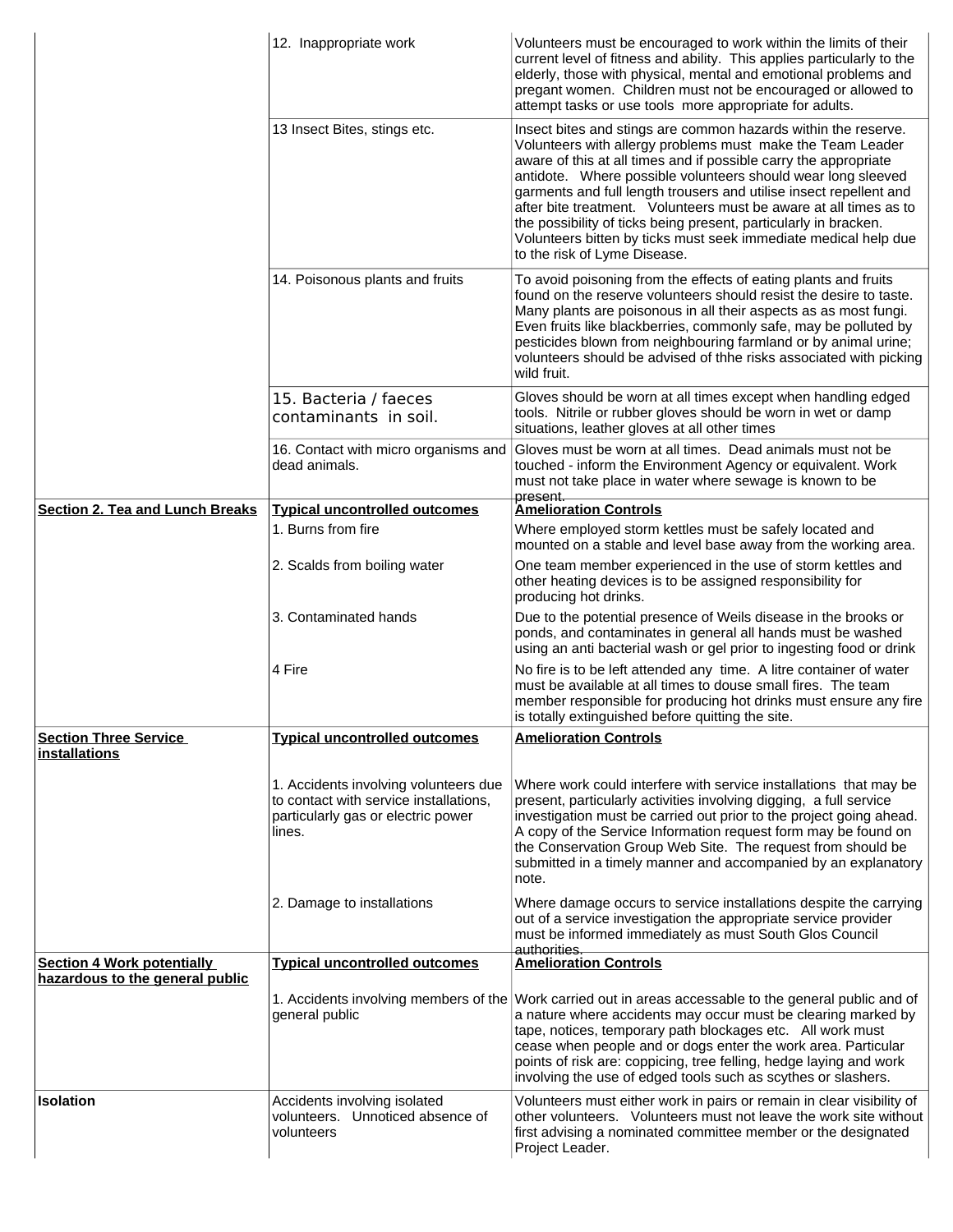| <b>PPE needed for General Hazards</b> | As applicable to the specific task in<br>As a general<br>question.<br>principal gloves should be worn at all<br>times except when handling edged<br>tools. Hard hats are required for all<br>woodland management tasks. Hands<br>should always be washed with anti<br>bacterial soap or gel at each tea,<br>smoke or lunch break <i>irrespective</i> of<br>the nature of the task | Volunteers are advised prior to the workday to wear suitable<br>clothing (long sleeves/trousers, warm or waterproof clothing if<br>appropriate) and stout boots. Project Leader should note if<br>anyone is wearing clothing that is likely to make the task more<br>hazardous and advise accordingly.                             |
|---------------------------------------|-----------------------------------------------------------------------------------------------------------------------------------------------------------------------------------------------------------------------------------------------------------------------------------------------------------------------------------------------------------------------------------|------------------------------------------------------------------------------------------------------------------------------------------------------------------------------------------------------------------------------------------------------------------------------------------------------------------------------------|
| <b>Special Notes:</b>                 | Children (-16) may not attend any<br>work session in the absence of their<br>parents/Guardians. The adjacent<br>precautions must be taken at all times<br>when children are present.                                                                                                                                                                                              | Ensure that parents/guardians are aware that they are<br>responsible for any under-16s with them.<br>Billhooks/slashers/saws should NOT be used by anyone under<br>14. Under supervision 11-14s can use loppers and secateurs.<br>Under-11s can clear brash, watching out for thorns. Children<br>must be supervised at all times. |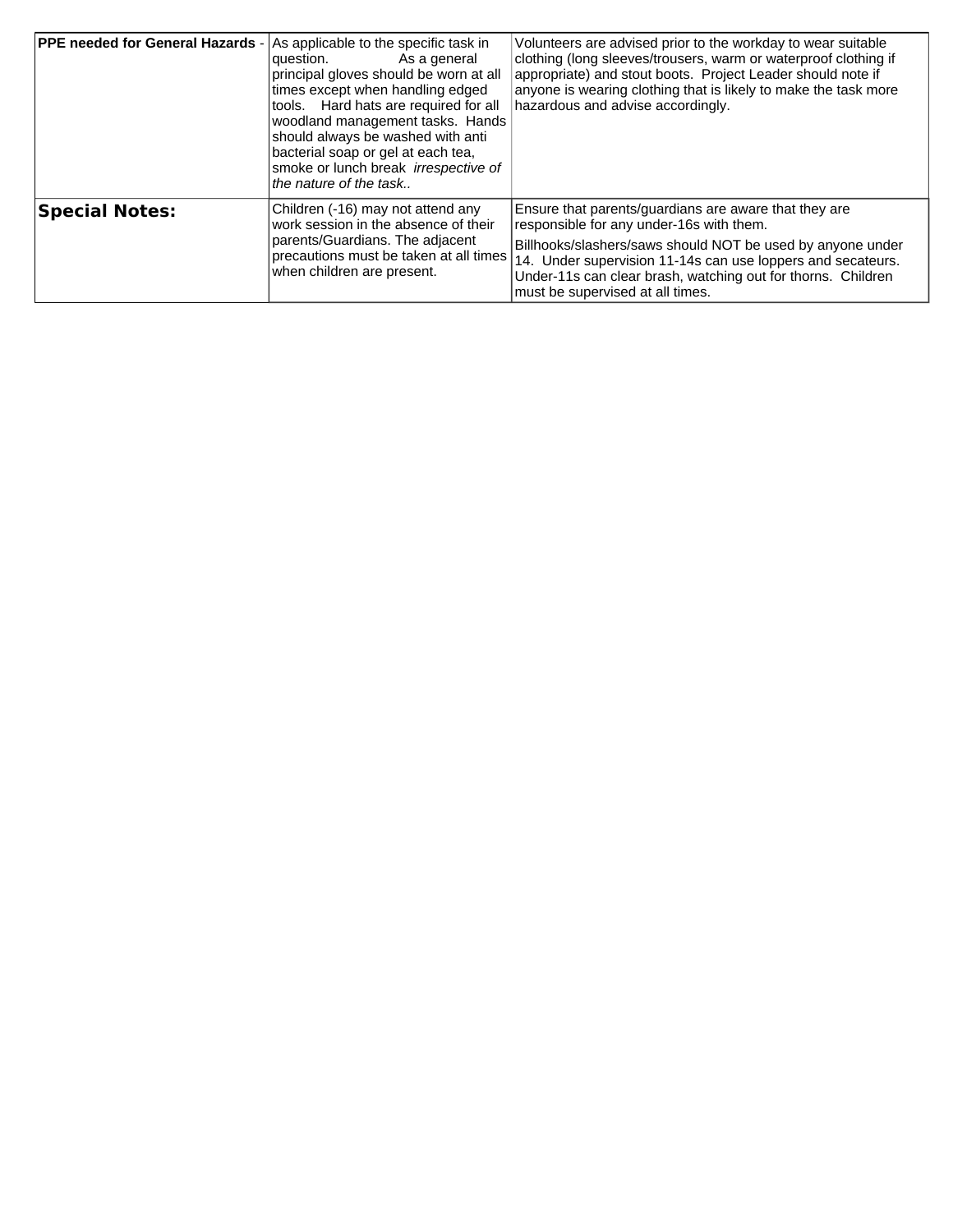#### **Introduction:**

In all projects regardless of site or task ALL risks listed in General Hazards are taken to apply

| Working with cement or<br>concrete                                             | <b>Typical uncontrolled outcomes</b>                          | <b>Amelioration Controls</b>                                                                                                                                                                                                                                                                                                                                                                             |
|--------------------------------------------------------------------------------|---------------------------------------------------------------|----------------------------------------------------------------------------------------------------------------------------------------------------------------------------------------------------------------------------------------------------------------------------------------------------------------------------------------------------------------------------------------------------------|
|                                                                                | 1. Alkaline burns arising from mixing and<br>laying concrete  | Gloves, goggles and gloves to be worn at all times when using<br>concrete. Care must be taken to prevent dry cement from drifting in<br>the wind                                                                                                                                                                                                                                                         |
| PPE needed: -                                                                  | Gloves, goggles, long sleeved shirts or<br>jumpers            |                                                                                                                                                                                                                                                                                                                                                                                                          |
| <b>Marsh Work</b>                                                              | <b>Typical uncontrolled outcomes</b>                          | <b>Amelioration Controls</b>                                                                                                                                                                                                                                                                                                                                                                             |
| The marsh contains<br>irrigation channels often<br>hidden by heavy vegetation. | 1. Trips and falls caused by hidden<br>irrigation channels    | The introduction to the task must identify as best as possible the<br>location of hidden channels. Volunteers should exercise caution at<br>all times. Volunteers must work in pairs at all times.                                                                                                                                                                                                       |
|                                                                                | 2. Impact upon wildlife, particularly<br>aquatic              | Care must be taken not to wade in irrigation channels unless<br>absolutely essential. Attention must be paid at all times to the<br>possibility of wildlife in the vegetation.                                                                                                                                                                                                                           |
|                                                                                | 3. Weils disease from water                                   | Clear safety instructions to be given as to symptoms. Nitrile gloves<br>to be worn beneath work gloves. Workers to be warned of the need<br>to contact doctor at first sign. If there is a possibility that water has<br>contaminated open wounds or been ingested then hospitalisation is<br>strongly recommended. Hands to be washed in antiseptic liquid or<br>creams before food breaks.             |
| PPE needed: -                                                                  | Wellington Boots - rubber gloves - nitrile<br>gloves          |                                                                                                                                                                                                                                                                                                                                                                                                          |
| <b>Pond Maintenance</b>                                                        | <b>Typical uncontrolled outcomes</b>                          | <b>Amelioration Controls</b>                                                                                                                                                                                                                                                                                                                                                                             |
|                                                                                | 1. Mishandling of sharps, glass etc.                          | Clear safety use instructions to be given as to work and safe<br>working practices, work to be monitored. Rubber or Leather Gloves<br>to be worn. Solid containers (boxes or buckets) to be provided for<br>glass, sharps and other rigid objects                                                                                                                                                        |
|                                                                                | 2. Weils disease from pond water                              | Clear safety instructions to be given as to symptoms. Nitrile gloves<br>to be worn beneath work gloves. Workers to be warned of the need<br>to contact doctor at first signs of illness. If there is a possibility that<br>water has contaminated open wounds or been ingested then<br>hospitalisation is strongly recommended. Hands to be washed in<br>antiseptic liquid or creams before food breaks. |
|                                                                                |                                                               |                                                                                                                                                                                                                                                                                                                                                                                                          |
|                                                                                | 3. Death by Drowning                                          | Volunteers are to work in minimum of pairs at all times. Water<br>deeper than 0.75m must not be entered even with waders.                                                                                                                                                                                                                                                                                |
|                                                                                | 4. Impact upon wildlife                                       | Unless unavoidable, pond maintenance must be carried out during<br>the 'closed season' (Nov to Jan) when amphibian and insect life is<br>expected to be absent, fish activity at a minimum and plant growth<br>dormant. (See special note)                                                                                                                                                               |
| PPE needed: -                                                                  | Wellington boots - rubber gloves -<br>Waders - nitrile gloves |                                                                                                                                                                                                                                                                                                                                                                                                          |
| <b>Special Note</b>                                                            | Jan)                                                          | Care must be taken where the presence of amphibians and aquatic insects is suspected. Where populations of<br>Great Crested Newts are believed to exist a current handling licence must be obtained from Natural England by<br>at least one member of the participating group if work is to be carried out outside the 'closed season' (Nov to                                                           |
| <b>Litter Picking</b>                                                          | <b>Typical uncontrolled outcomes</b>                          | <b>Amelioration Controls</b>                                                                                                                                                                                                                                                                                                                                                                             |
|                                                                                | 1. Mishandling of sharps, glass etc.                          | Clear safety use instructions to be given as to work and safe<br>working practices, work to be monitored. Litter pickers should be<br>employed. Solid containers (boxes or buckets) to be provided for<br>glass, sharps and other rigid objects                                                                                                                                                          |
|                                                                                | 2. Back problems due to frequent<br>bending                   | The initial session warm up should concentrate on back and lumber<br>regions in particular. Regular breaks should be taken.                                                                                                                                                                                                                                                                              |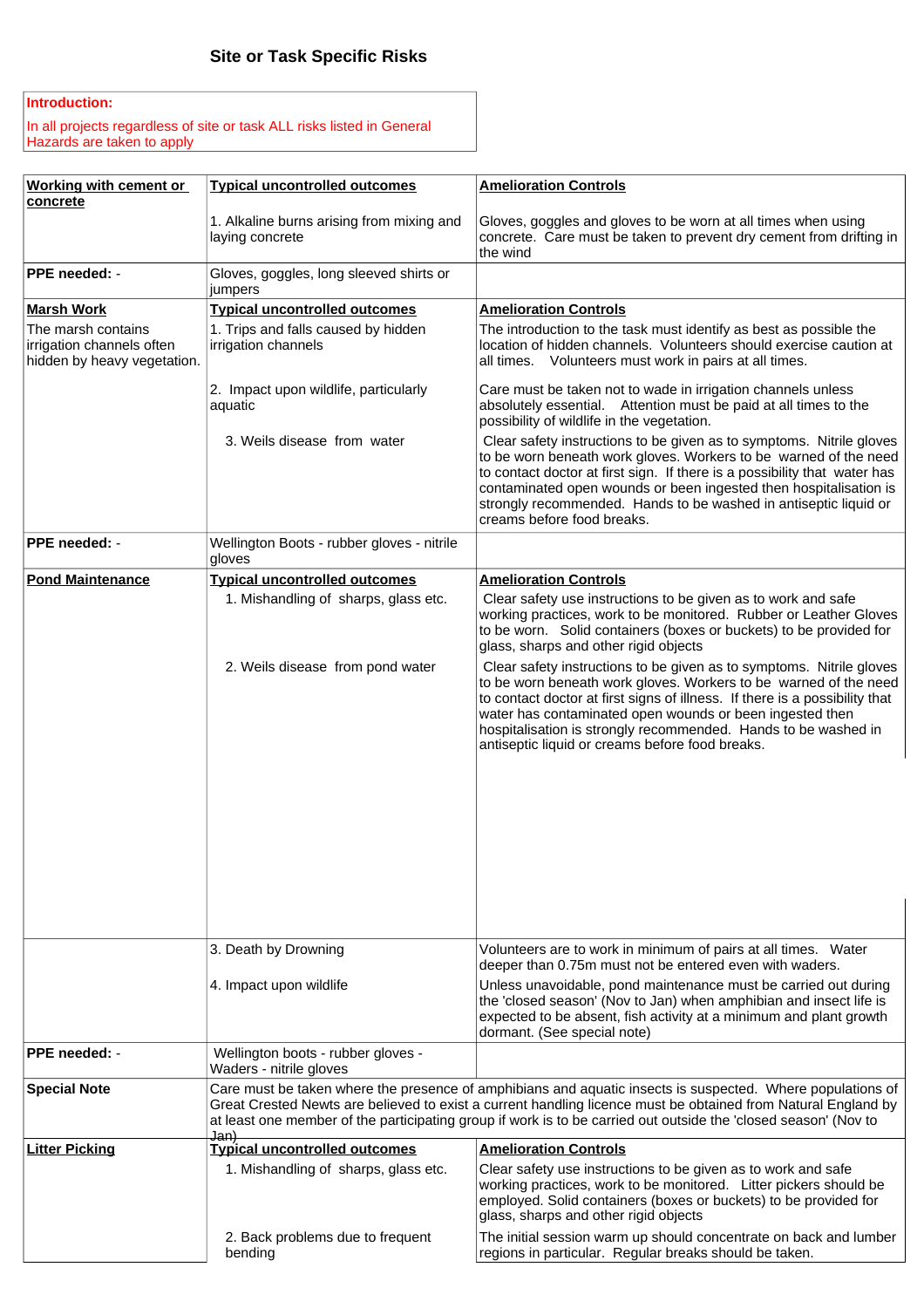| PPE needed: -<br>boots - leather gloves - litter pickers                                                                                              |                                                                                                                                                                              |                                                                                                                                                                                                                                                                                                                                          |  |
|-------------------------------------------------------------------------------------------------------------------------------------------------------|------------------------------------------------------------------------------------------------------------------------------------------------------------------------------|------------------------------------------------------------------------------------------------------------------------------------------------------------------------------------------------------------------------------------------------------------------------------------------------------------------------------------------|--|
| <b>Himalayan Balsam</b><br><b>Clearing</b>                                                                                                            | <b>Typical uncontrolled outcomes</b>                                                                                                                                         | <b>Amelioration Controls</b>                                                                                                                                                                                                                                                                                                             |  |
|                                                                                                                                                       | 1. working near water                                                                                                                                                        | Clear safety use instructions to be given as to safe working<br>distances from edges of water. Volunteers must work in at least<br>pairs at all times.                                                                                                                                                                                   |  |
|                                                                                                                                                       | 2. hazards from other vegetation,<br>particularly the frequent presence of<br>stinging nettles                                                                               | Volunteers must be aware not only the risk to hands and arms but<br>particularly to unprotected faces commonly when bending to pull<br>HB.                                                                                                                                                                                               |  |
| PPE needed: -<br>boots - leather gloves long sleeve shirts<br>or jumpers etc.                                                                         |                                                                                                                                                                              |                                                                                                                                                                                                                                                                                                                                          |  |
| Making, hanging,<br><b>Cleaning and Maintaining</b><br><b>Bird Boxes etc.</b>                                                                         | <b>Typical uncontrolled outcomes</b>                                                                                                                                         | <b>Amelioration Controls</b>                                                                                                                                                                                                                                                                                                             |  |
|                                                                                                                                                       | 1, Carrying tools up/down ladders                                                                                                                                            | Minimise tools and materials kept above ground and secure them.                                                                                                                                                                                                                                                                          |  |
|                                                                                                                                                       | 2.Defective ladder                                                                                                                                                           | Check condition of ladder and do not use if defects found.                                                                                                                                                                                                                                                                               |  |
|                                                                                                                                                       | 3 Ladder not secure                                                                                                                                                          | Ladder must be tied off and a second person must be available to<br>foot ladder. Ladders must not be used in high winds.                                                                                                                                                                                                                 |  |
|                                                                                                                                                       | 4. Over-reaching                                                                                                                                                             | Volunteers must be advised as to the dangers of overreaching. Do<br>not lean or overload the side of the ladder. The 'foot' person must<br>observe and warn if necessary.                                                                                                                                                                |  |
|                                                                                                                                                       | 5. Uneven ground/unbalanced ladder                                                                                                                                           | Care must be taken to place ladder on an even surface and at a<br>suitable angle to the tree.                                                                                                                                                                                                                                            |  |
|                                                                                                                                                       | 6. Falling tools and materials<br>7. When making boxes, risks of splinters<br>and impact injuries from hammers exist in<br>addition to the normal hazards of using<br>tools. | Hard hats must be worn at all times during this task.<br>Gloves should be worn and particular care taken when hammering<br>(not to look away for example)                                                                                                                                                                                |  |
| PPE needed: -<br>boots - leather gloves - hard hats - tie off<br>ropes                                                                                |                                                                                                                                                                              |                                                                                                                                                                                                                                                                                                                                          |  |
| Bird box making is a favourite pastime of<br><b>Special Note.</b><br>children. Where children are involved the<br>adjacent precautions must be taken. |                                                                                                                                                                              | Young children must not be left to handle nails, hammers etc.<br>without the closest of supervision on a one to one basis. They must<br>not handle saws or edged tools. Use of any form of hole drilling<br>equipment must be closely supervised on a one to one basis.                                                                  |  |
| <b>Planting and Weeding</b>                                                                                                                           | <b>Typical uncontrolled outcomes</b>                                                                                                                                         | <b>Amelioration Controls</b>                                                                                                                                                                                                                                                                                                             |  |
|                                                                                                                                                       | 1. Back problems due to frequent<br>bendina                                                                                                                                  | The initial session warm up should concentrate on back and lumber<br>regions in particular                                                                                                                                                                                                                                               |  |
| PPE needed: -                                                                                                                                         | 2. Over enthusiastic use of mattock,<br>spades and trowels when clearing<br>planting areas<br>boots - leather gloves                                                         | Volunteers to be advised to take frequent breaks, be shown how to<br>use tools effectively to reduce strain and ensure rotation of tasks.                                                                                                                                                                                                |  |
|                                                                                                                                                       | Cleaning, Maintaining and Typical uncontrolled outcomes                                                                                                                      | <b>Amelioration Controls</b>                                                                                                                                                                                                                                                                                                             |  |
| <b>Trimming vegetation such</b><br>as bramble from path<br>sides etc.                                                                                 |                                                                                                                                                                              |                                                                                                                                                                                                                                                                                                                                          |  |
|                                                                                                                                                       | 1. Hidden litter such as sharps or glass                                                                                                                                     | 1. Advise volunteers of the risk and the need to keep aware at all<br>times. Advice must be given as to safe working distances etc. when<br>handling edged tools such as slashers.                                                                                                                                                       |  |
| PPE needed: -                                                                                                                                         | boots - leather gloves - goggles                                                                                                                                             |                                                                                                                                                                                                                                                                                                                                          |  |
|                                                                                                                                                       |                                                                                                                                                                              |                                                                                                                                                                                                                                                                                                                                          |  |
| Coppicing, Tree felling<br>and other woodland<br>management tasks                                                                                     | <b>Typical uncontrolled outcomes</b>                                                                                                                                         | <b>Amelioration Controls</b>                                                                                                                                                                                                                                                                                                             |  |
|                                                                                                                                                       | 1. Falls from trees                                                                                                                                                          | Under no account should volunteers climb up trees to free hang ups<br>etc. Where necessary the use of pole saws must be employed.                                                                                                                                                                                                        |  |
|                                                                                                                                                       | 2. Tripping or falling over stumps                                                                                                                                           | Where close to footpaths trunks/stems must be cut as low to the<br>ground as possible. Where necessary the trunk/stem may need to<br>be cut more than once to achieve this. Away from footpaths it is<br>permissable to leave trunks appoximately 0.5 metres high. This will<br>encourage the development of beneficial fungi etc.       |  |
|                                                                                                                                                       | 3. 'Hang ups'                                                                                                                                                                | The upper storey of trees/shrubs chosen for felling/coppicing must<br>be checked for 'hang ups' and such items removed before felling.<br>This applies to adjacent as well as target tree s/shrubs. Under no<br>account should volunteers climb up trees to free hang ups etc.<br>Where necessary the use of pole saws must be employed. |  |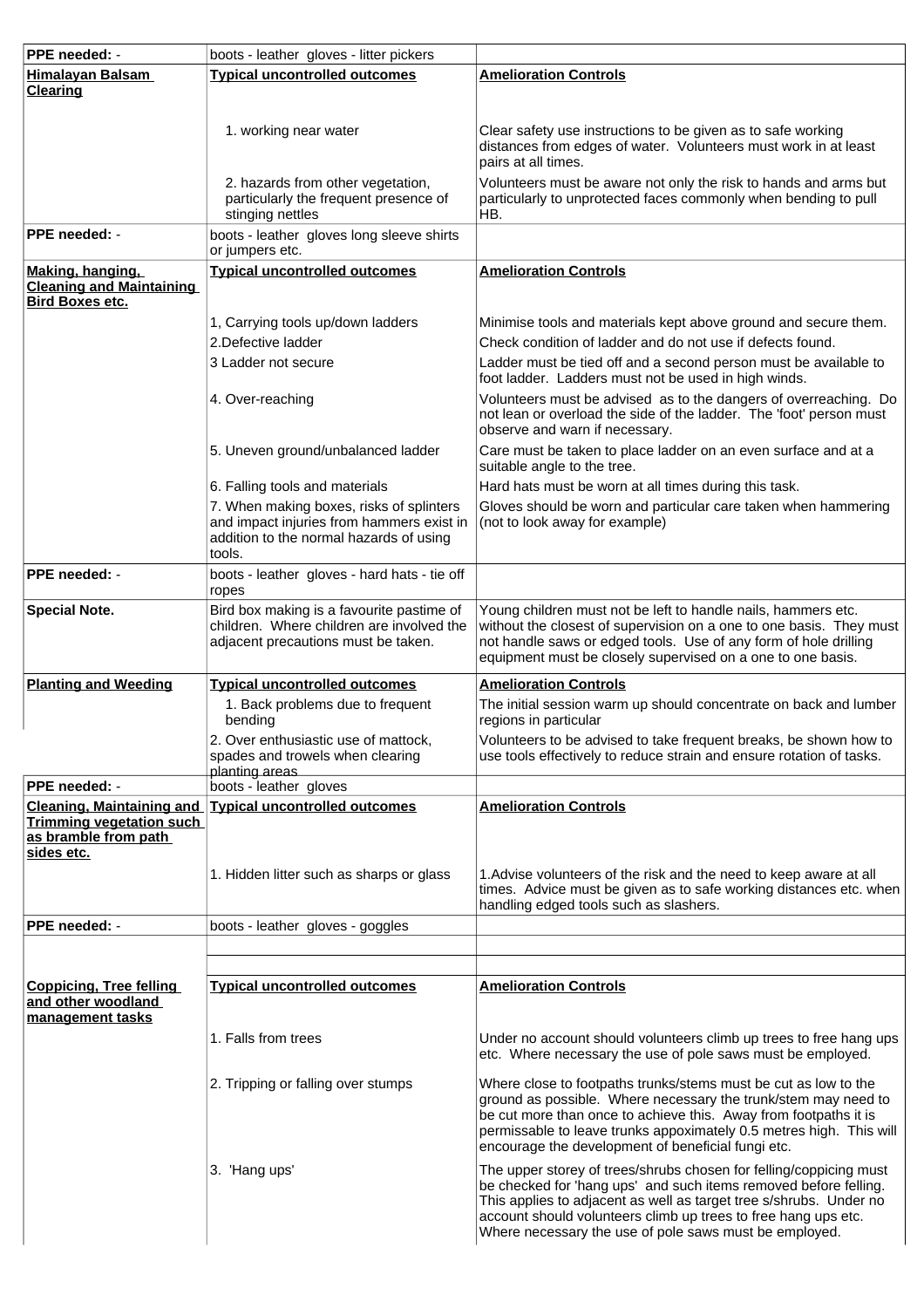|                                                                | 4. Falling trees/cut branches.                                                                                                                                                                                                                                    | All volunteers must be trained in the safe approach to felling trees<br>and shrubs with particular attention to planning and clearing escape<br>routes. Hard hats must be worn at all times during such projects.                                                                                                                                                                                                                                                                                                                                                                                                                               |
|----------------------------------------------------------------|-------------------------------------------------------------------------------------------------------------------------------------------------------------------------------------------------------------------------------------------------------------------|-------------------------------------------------------------------------------------------------------------------------------------------------------------------------------------------------------------------------------------------------------------------------------------------------------------------------------------------------------------------------------------------------------------------------------------------------------------------------------------------------------------------------------------------------------------------------------------------------------------------------------------------------|
|                                                                | 5. Weather<br>6. Strains etc. from lifting excessive<br>weights                                                                                                                                                                                                   | Tree felling must not be carried out in high winds.<br>Plan any lifting, train in simple lifting procedures and provide carry<br>aids such as wheelbarrows. All logs must be cut to manageable<br>size before moving.                                                                                                                                                                                                                                                                                                                                                                                                                           |
| <b>PPE needed: -</b>                                           | boots - leather gloves - hard hats                                                                                                                                                                                                                                |                                                                                                                                                                                                                                                                                                                                                                                                                                                                                                                                                                                                                                                 |
| <b>Special Note</b>                                            | It is easy to become isolated when<br>working in woodlands. Volunteers must<br>work in at least pairs at all times. It is<br>particularly important that notices warning<br>the general public that felling is taking<br>place be places at both ends of the work |                                                                                                                                                                                                                                                                                                                                                                                                                                                                                                                                                                                                                                                 |
| <b>Dead Hedging</b>                                            | area.<br>Typical uncontrolled outcomes                                                                                                                                                                                                                            | <b>Amelioration Controls</b>                                                                                                                                                                                                                                                                                                                                                                                                                                                                                                                                                                                                                    |
|                                                                | 1. Splinters from dead wood<br>2. Contusions from being struck when<br>placing stakes                                                                                                                                                                             | 1. Gloves to be worn at all times<br>Sturdy boots to be worn at all times. Specific instructions as to the<br>correct way of holding stakes etc.                                                                                                                                                                                                                                                                                                                                                                                                                                                                                                |
|                                                                | 3. Tennis Elbow caused by incorrect<br>hammering of stakes                                                                                                                                                                                                        | 3. All volunteers to be warned of the danger of delivering repetitive<br>blows above head height.                                                                                                                                                                                                                                                                                                                                                                                                                                                                                                                                               |
| PPE needed: -                                                  | boots - leather gloves                                                                                                                                                                                                                                            |                                                                                                                                                                                                                                                                                                                                                                                                                                                                                                                                                                                                                                                 |
| Heavy, sustained or<br>repetitive manual<br>handling involved? | Yes when positioning stakes                                                                                                                                                                                                                                       | Note: Particular care must be taken in the use of billhooks at all<br>times. Goggles are advisable when laying hedges with large<br>amounts of thorns.                                                                                                                                                                                                                                                                                                                                                                                                                                                                                          |
|                                                                |                                                                                                                                                                                                                                                                   |                                                                                                                                                                                                                                                                                                                                                                                                                                                                                                                                                                                                                                                 |
| <b>Live Hedging</b>                                            | <b>Typical uncontrolled outcomes</b>                                                                                                                                                                                                                              | <b>Amelioration Controls</b>                                                                                                                                                                                                                                                                                                                                                                                                                                                                                                                                                                                                                    |
|                                                                | 1. Thorn injuries                                                                                                                                                                                                                                                 | Volunteers are to be warned as to the hazards of thorns, particularly<br>from Blackthorn. Goggles are advisable when laying hedges with<br>large amounts of thorns. Gloves to be worn except when working<br>with edged tools.                                                                                                                                                                                                                                                                                                                                                                                                                  |
|                                                                | 2. Falling branches and debris                                                                                                                                                                                                                                    | Volunteers should wear hard hats and check in branches for dead<br>wood                                                                                                                                                                                                                                                                                                                                                                                                                                                                                                                                                                         |
|                                                                | 3. Injuries caused by volunteers working<br>in too close a proximity                                                                                                                                                                                              | The safe working distance for hedge laying irrespective of tool is at<br>least the height of the particular tree/shrub being laid.                                                                                                                                                                                                                                                                                                                                                                                                                                                                                                              |
|                                                                | 4. Repetetive Strain injuries can arise<br>from repeated use of billhooks etc.                                                                                                                                                                                    | Group Leaders must ensure that adequate rest periods are taken<br>and that teams are rotated in their duties.                                                                                                                                                                                                                                                                                                                                                                                                                                                                                                                                   |
| <b>Special Note:</b>                                           | Much hedge laying takes place along the<br>borders of public footpaths etc. Clear<br>warning signs must be placed on paths<br>exposed in this way and work must cease<br>whenever members of the general public<br>pass by.                                       |                                                                                                                                                                                                                                                                                                                                                                                                                                                                                                                                                                                                                                                 |
| <b>Haymaking and general</b><br>scythe work                    | <b>Typical uncontrolled outcomes</b>                                                                                                                                                                                                                              | <b>Amelioration Controls</b>                                                                                                                                                                                                                                                                                                                                                                                                                                                                                                                                                                                                                    |
|                                                                | 1. Injuries resulting from working with<br>scythes                                                                                                                                                                                                                | Scythes are excedingly sharp tools. All volunteers must be given<br>thorough training in the correct uses of scythes including safe<br>working distances, posture, periods of work between sharpening the<br>scythe, the correct lifting techniques when using hay forks etc. to<br>remove hay and the potential dangers from vegetation and hidden<br>litter when gathering up hay by hand. As with all tools scythes must<br>either be returned to the tool area when not in use or laid flat on the<br>ground in a prominent and clearly visible position.                                                                                   |
|                                                                | 2. Injuries incurred whilst sharpening<br>scythes                                                                                                                                                                                                                 | All volunteers must be given thorough training as to the correct<br>method of sharpening a scythe. Kevlar gloves must be worn at all<br>times when sharpening or assembling scythes.                                                                                                                                                                                                                                                                                                                                                                                                                                                            |
| PPE needed: -                                                  | boots - leather and Kevlar gloves -<br>protective clothing is advisable particularly<br>when gathering hay by hand.                                                                                                                                               |                                                                                                                                                                                                                                                                                                                                                                                                                                                                                                                                                                                                                                                 |
| <b>Stream Clearance</b>                                        | <b>Typical uncontrolled outcomes</b>                                                                                                                                                                                                                              | <b>Amelioration Controls</b>                                                                                                                                                                                                                                                                                                                                                                                                                                                                                                                                                                                                                    |
|                                                                | 1. Death by Drowning                                                                                                                                                                                                                                              | Volunteers must work in at least pairs at all times. Where waders<br>are worn (for all depths of water over wellington height) they should<br>be of the type with individual leg sections and not the bib and brace<br>type. Work must not take place in water above 0.75 m in depth.<br>Movement within water must be slow and measured, checking for<br>hidden and buried objects, depth of mud beneath the water etc.<br>Consideration must be given as to the wisdom of working in streams<br>that are in full or partial spate. At least one team member must be a<br>good swimmer and preferably be familiar with life saving techniques. |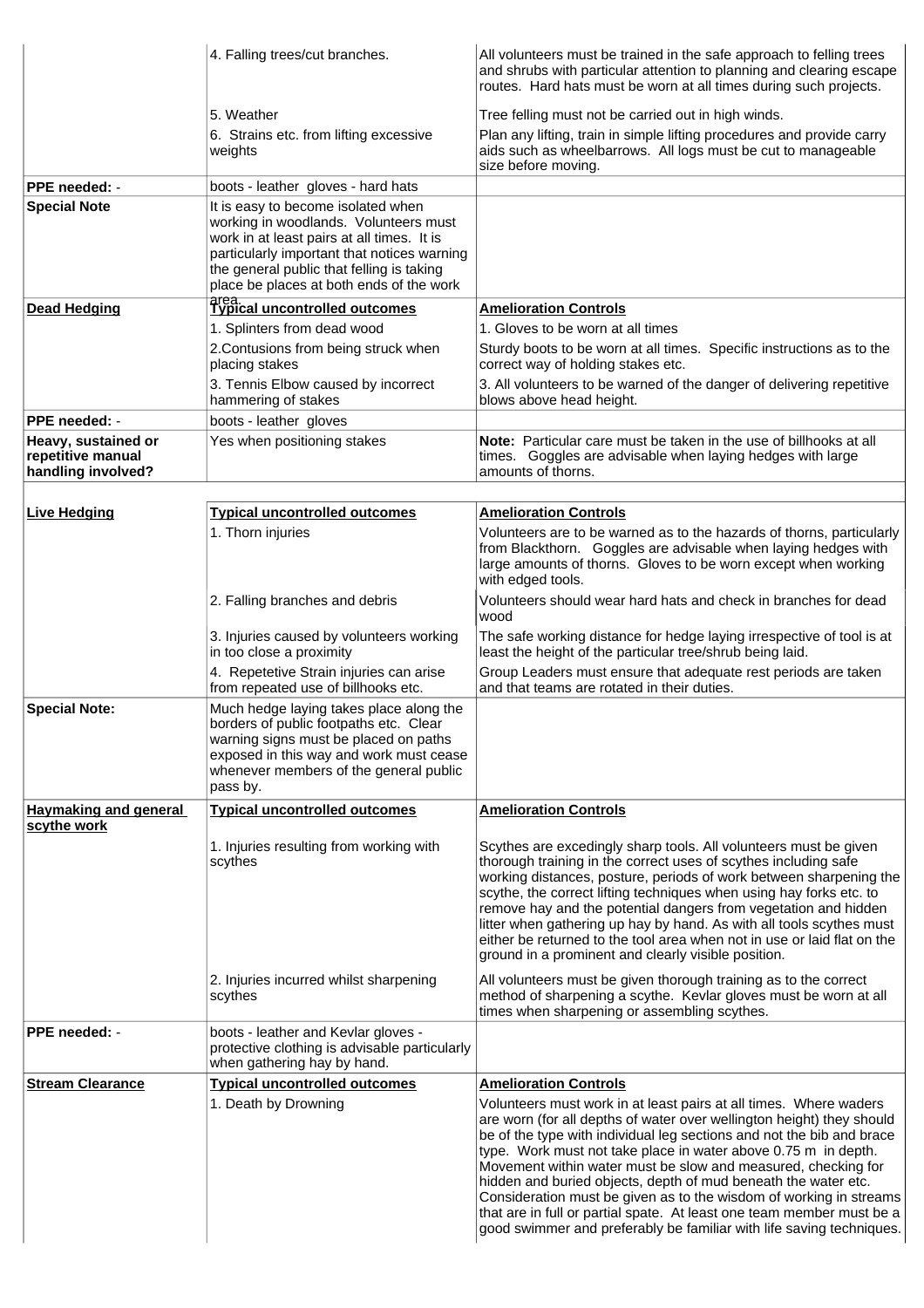|                                                                                 | 2. Contact with micro organisms, dead<br>animals and other debris and rubbish.                                                                                                            | Nitrile or otherwise waterproof gloves must be worn at all times.<br>Dead animals must not be touched - inform the Environment<br>Agency or equivalent. Work must not take place in water where<br>sewage is known to be present.                                                                                                                                                                                                                                                                                                      |
|---------------------------------------------------------------------------------|-------------------------------------------------------------------------------------------------------------------------------------------------------------------------------------------|----------------------------------------------------------------------------------------------------------------------------------------------------------------------------------------------------------------------------------------------------------------------------------------------------------------------------------------------------------------------------------------------------------------------------------------------------------------------------------------------------------------------------------------|
|                                                                                 | 3. Cuts, lacerations and other damage<br>caused by overhead vegetation                                                                                                                    | Where streams are overhung with vegetation then hard hats should<br>be worn.                                                                                                                                                                                                                                                                                                                                                                                                                                                           |
|                                                                                 | 4. Impact upon wildlife particularly aquatic<br>wildlife                                                                                                                                  | Volunteers must pay keen attention as to the presence of wildlife.<br>Areas where fish and/or other wildlife creatures are observed in<br>numbers must be avoided. Care must be taken not to uproot or<br>damage aquatic plant life. Wherever possible volunteers should<br>move in an upstream direction so that disturbed mud is carried<br>downstream and good visibility can be maintained                                                                                                                                         |
| PPE needed: -                                                                   | Wellington boots, waders, hard hats,<br>nitrile or otherwise waterproof gloves.                                                                                                           |                                                                                                                                                                                                                                                                                                                                                                                                                                                                                                                                        |
| Log Work such as<br><b>Building animal shelters</b><br>or moving felled timber. | <b>Typical uncontrolled outcomes</b>                                                                                                                                                      | <b>Amelioration Controls</b>                                                                                                                                                                                                                                                                                                                                                                                                                                                                                                           |
|                                                                                 | 1. Strains and muscle damage from<br>incorrect lifting techniques of excessive<br>loads.                                                                                                  | Volunteers must be instructed by an experienced individual in the<br>correct lifting techniques. Volunteers must be discouraged from<br>lifting excessively heavy loads.                                                                                                                                                                                                                                                                                                                                                               |
| PPE needed: -                                                                   | Gloves, sturdy boots                                                                                                                                                                      |                                                                                                                                                                                                                                                                                                                                                                                                                                                                                                                                        |
| <b>Tool Maintenance</b>                                                         | <b>Typical uncontrolled outcomes</b>                                                                                                                                                      | <b>Amelioration Controls</b>                                                                                                                                                                                                                                                                                                                                                                                                                                                                                                           |
|                                                                                 | 1. Splinters, cuts and Bruises whilst<br>removing and replacing tools and tool<br>containers from Tool Store                                                                              | Leather or Kevlar gloves to be worn at all times, Stout boots to be<br>worn.                                                                                                                                                                                                                                                                                                                                                                                                                                                           |
|                                                                                 | 2. Injuries arising from maintaining tools                                                                                                                                                | Correct instructions as to maintaining specific tools to be given.<br>Care to be exercised at all times Leather of Kevlar gloves to be<br>worn at all times. Kevlar gloves to be worn when sharpening edged<br>tools such as scythes etc.                                                                                                                                                                                                                                                                                              |
|                                                                                 | 3. Skin infections arising from the use of<br>mineral oils                                                                                                                                | Use non-mineral based oils such as vegetable oils                                                                                                                                                                                                                                                                                                                                                                                                                                                                                      |
| PPE needed: -                                                                   | boots - leather/ Kevlar gloves                                                                                                                                                            |                                                                                                                                                                                                                                                                                                                                                                                                                                                                                                                                        |
| <b>Working on Slopes</b>                                                        | <b>Typical uncontrolled outcomes</b>                                                                                                                                                      | <b>Amelioration Controls</b>                                                                                                                                                                                                                                                                                                                                                                                                                                                                                                           |
|                                                                                 | 1. Slips due to adverse environmental<br>conditions                                                                                                                                       | Ascertain whether the slope area in question is subject to<br>undercutting, subsidence or rapid erosion                                                                                                                                                                                                                                                                                                                                                                                                                                |
|                                                                                 | 2. Trips or slips on natural and man made<br>hazards                                                                                                                                      | Take particular care of wet and slippery vegetation and substrate<br>surfaces                                                                                                                                                                                                                                                                                                                                                                                                                                                          |
|                                                                                 | 3. Injury due to poor lifting techniques<br>when working on a slope                                                                                                                       | Ensure that necessary equipment is available and correct lifting<br>techniques for such work are applied                                                                                                                                                                                                                                                                                                                                                                                                                               |
|                                                                                 | 4. Injury due to impact with person or<br>persons slipping from higher up the slope<br>given that working on slopes require a<br>minimum of two people                                    | Volunteers should avoid working directly beneath one another and<br>must remain aware at all times as to the location of other volunteers.<br>Where slipping is likely hard hats should be worn.                                                                                                                                                                                                                                                                                                                                       |
| PPE needed: -                                                                   | <b>Hard hats</b>                                                                                                                                                                          |                                                                                                                                                                                                                                                                                                                                                                                                                                                                                                                                        |
| <b>Working with Danish oil</b>                                                  | <b>Typical uncontrolled outcomes</b>                                                                                                                                                      | <b>Amelioration Controls</b>                                                                                                                                                                                                                                                                                                                                                                                                                                                                                                           |
| and other preservatives                                                         | Many preservatives such as Danish Oil<br>are highly inflammable not only as a liquid<br>but as vapour in the air and impregnated<br>into cloth where spontanious combustion<br>can occur. | Unless the container is clearly marked otherwise it must be<br>assumed that the preservative is highly inflammable. Use of the<br>preservative must take place in the open air. There must be no<br>smoking or naked flames in the vicinity. Wherever possible<br>preservative should be applied by brush said brush being kept in an<br>otherwise empty flameproof bucket when not in use. If cloth or rag<br>is used the cloth should be laid flat on a flameproof surface when<br>not in use and never left 'screwed up in a ball'. |
|                                                                                 | Skin irritation due to contact with the<br>preservative                                                                                                                                   | Nitrile or otherwise spirit porrf gloves must be worn at all times.                                                                                                                                                                                                                                                                                                                                                                                                                                                                    |
| PPE needed: -                                                                   | Nitrile gloves, flameproof buckets or<br>similar                                                                                                                                          |                                                                                                                                                                                                                                                                                                                                                                                                                                                                                                                                        |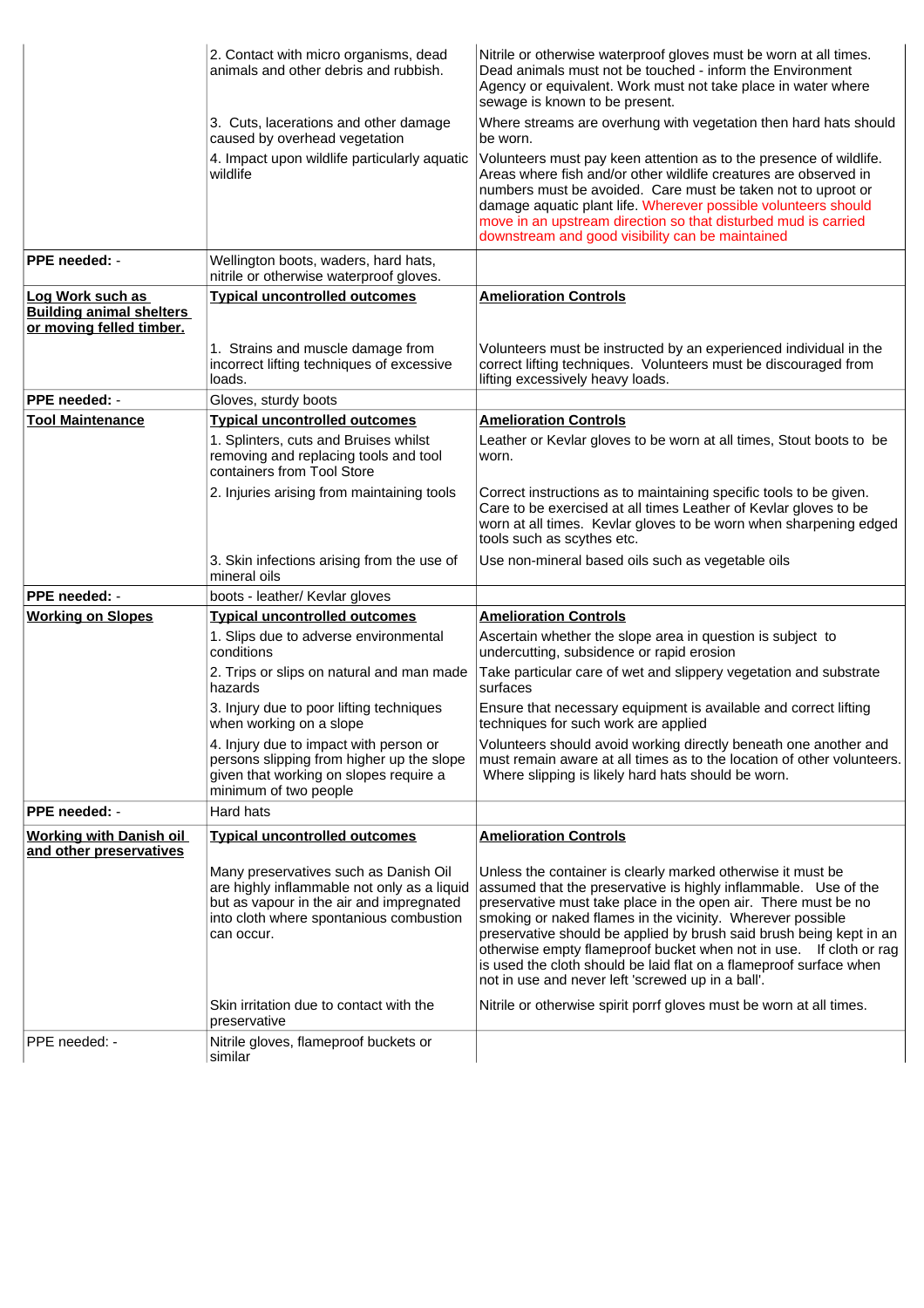# **RISK ASSESSMENT - Working on medium/large bodies of water**

| <b>ITEM</b>                                                       | <b>HAZARD</b>                                                                     | <b>CONTROL</b>                                                                                                                                                                                                                                                                                     | <b>MONITOR</b>                                                       |  |  |
|-------------------------------------------------------------------|-----------------------------------------------------------------------------------|----------------------------------------------------------------------------------------------------------------------------------------------------------------------------------------------------------------------------------------------------------------------------------------------------|----------------------------------------------------------------------|--|--|
|                                                                   |                                                                                   |                                                                                                                                                                                                                                                                                                    |                                                                      |  |  |
|                                                                   | appointed and in place in numbers appropriate to the activity.                    | Note: During any work activity on bodies of water other than small streams appointed Bank Marshals must be                                                                                                                                                                                         |                                                                      |  |  |
|                                                                   |                                                                                   | As per this assessment adequate means of communication must be carried at all times                                                                                                                                                                                                                |                                                                      |  |  |
|                                                                   | <b>Section 1. COLLISION</b>                                                       |                                                                                                                                                                                                                                                                                                    |                                                                      |  |  |
| a                                                                 | <b>HAZARD</b>                                                                     | <b>Amelioration Controls</b><br>Collisions with stationary objects All known stationary objects/obstructions must                                                                                                                                                                                  | <b>Control Responsibilty</b><br>Project Leader, Bank Marshals        |  |  |
|                                                                   | / obstructions                                                                    | be identified to all workers prior to<br>commencement of work. See also Section 2 -<br>Capsize                                                                                                                                                                                                     |                                                                      |  |  |
| b                                                                 | Collision with other craft during<br>activity                                     | Follow all instructions given by Project Leader<br>or Bank Marshals                                                                                                                                                                                                                                | Project Leader, Bank Marshals                                        |  |  |
| C                                                                 | Collision with debris                                                             | Check area at regular intervals & prior to start                                                                                                                                                                                                                                                   | All                                                                  |  |  |
|                                                                   |                                                                                   |                                                                                                                                                                                                                                                                                                    |                                                                      |  |  |
|                                                                   | <b>Section 2 .CAPSIZE</b>                                                         |                                                                                                                                                                                                                                                                                                    |                                                                      |  |  |
| a                                                                 | Risk of drowning due to capsize<br>or sinking due to collision during<br>activity | There must be sufficient to keep all workers on Bank Marshals, rescue personnel.<br>or in the water in view at all times. There must<br>be a reserve rescue vessel with a minimum<br>crew of two available at all times                                                                            |                                                                      |  |  |
| b                                                                 | From wake of other craft                                                          | Keep boat speeds down during activity other<br>than in an emergency                                                                                                                                                                                                                                | All support staff                                                    |  |  |
| C                                                                 | From Collision with other<br>vessels                                              | Workers must remain aware as to the location<br>of other vessels etc.                                                                                                                                                                                                                              | Rescue personnel, All                                                |  |  |
| d                                                                 | During retrieval of<br>persons from water                                         | Rescue craft to have enough<br>freeboard/buoyancy and capacity to prevent<br>swamping/overturning during rescue.<br>Prescribed rescue/retrieval techniques.                                                                                                                                        | Rescue personnel, Marshalls<br>launches with radio<br>communications |  |  |
|                                                                   |                                                                                   | Minimum 2 rescue personnel per craft                                                                                                                                                                                                                                                               |                                                                      |  |  |
| <b>Section 3 Unintended immersion in water</b><br><b>DROWNING</b> |                                                                                   |                                                                                                                                                                                                                                                                                                    |                                                                      |  |  |
|                                                                   |                                                                                   | Personnel involved with water elements of<br>activity must be able to swim, and wear an<br>approved buoyancy aid. Sufficient rescue craft<br>to provide cover in event of water borne<br>incident                                                                                                  | All personnel                                                        |  |  |
|                                                                   | <b>Section 4 HYPOTHERMIA</b>                                                      |                                                                                                                                                                                                                                                                                                    |                                                                      |  |  |
| a                                                                 | Immersion                                                                         | All craft where practicable to carry thermal/foil<br>blankets                                                                                                                                                                                                                                      | Rescue personnel                                                     |  |  |
| b                                                                 | Cold weather                                                                      | All personnel to wear/carry adequate layered<br>clothing                                                                                                                                                                                                                                           | All personnel                                                        |  |  |
|                                                                   |                                                                                   |                                                                                                                                                                                                                                                                                                    |                                                                      |  |  |
|                                                                   | <b>Section 5 INJURIES/MEDICAL EMERGENCIES</b>                                     |                                                                                                                                                                                                                                                                                                    |                                                                      |  |  |
| a                                                                 | Accidents resulting in injuries to<br>workers, marshals and<br><b>Spectators</b>  | Adequate first aid cover on and off the water,<br>with medical support. Ensure all workers are<br>aware of the location of the first aid<br>team. Ensure a communications net is<br>operational and manned during the event.<br>Means carried by all support personnel to<br>attract Safety launch | All 1st Aiders present (minimum of one)                              |  |  |
| b                                                                 | Medical emergencies while<br>afloat                                               | Fellow workers to take boat to appropriate<br>bank in crews with more than one member                                                                                                                                                                                                              | <b>Fellow workers Bank Marshals</b><br>Umpires, Rescue personnel,    |  |  |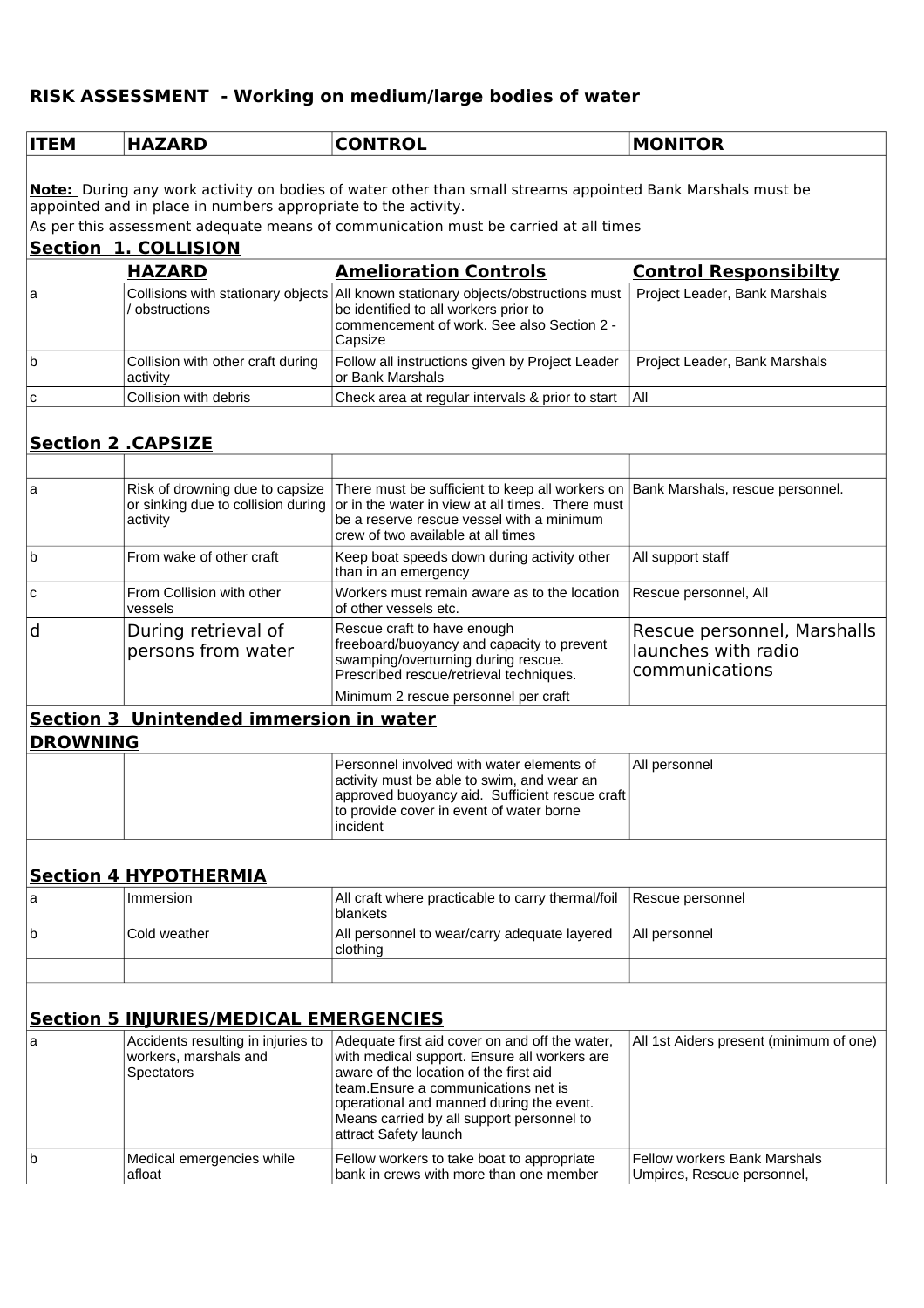| <b>Section 6 ADVERSE WEATHER</b>                                                                                          |  |  |  |  |  |
|---------------------------------------------------------------------------------------------------------------------------|--|--|--|--|--|
| Cancel event<br><b>Project Leader</b><br>Heavy rain affecting levels of<br>the water, visibilty, vessel<br>stability etc. |  |  |  |  |  |
| <b>Section 7.LAND BASED RISKS</b> (including all those identified in the General Hazards section of<br>this Assessment)   |  |  |  |  |  |

### a Temporary boat stages Must be stable, with all planks secure. Step Bank Marshals, Project Leader b Spectators falling in water Assigned rescue team to assist All support personnel C Temporary structures Temporary structures e.g. Tents, Guy ropes Personnel putting up structures height natural. Area not cluttered with tools, clothes or equipment easily visible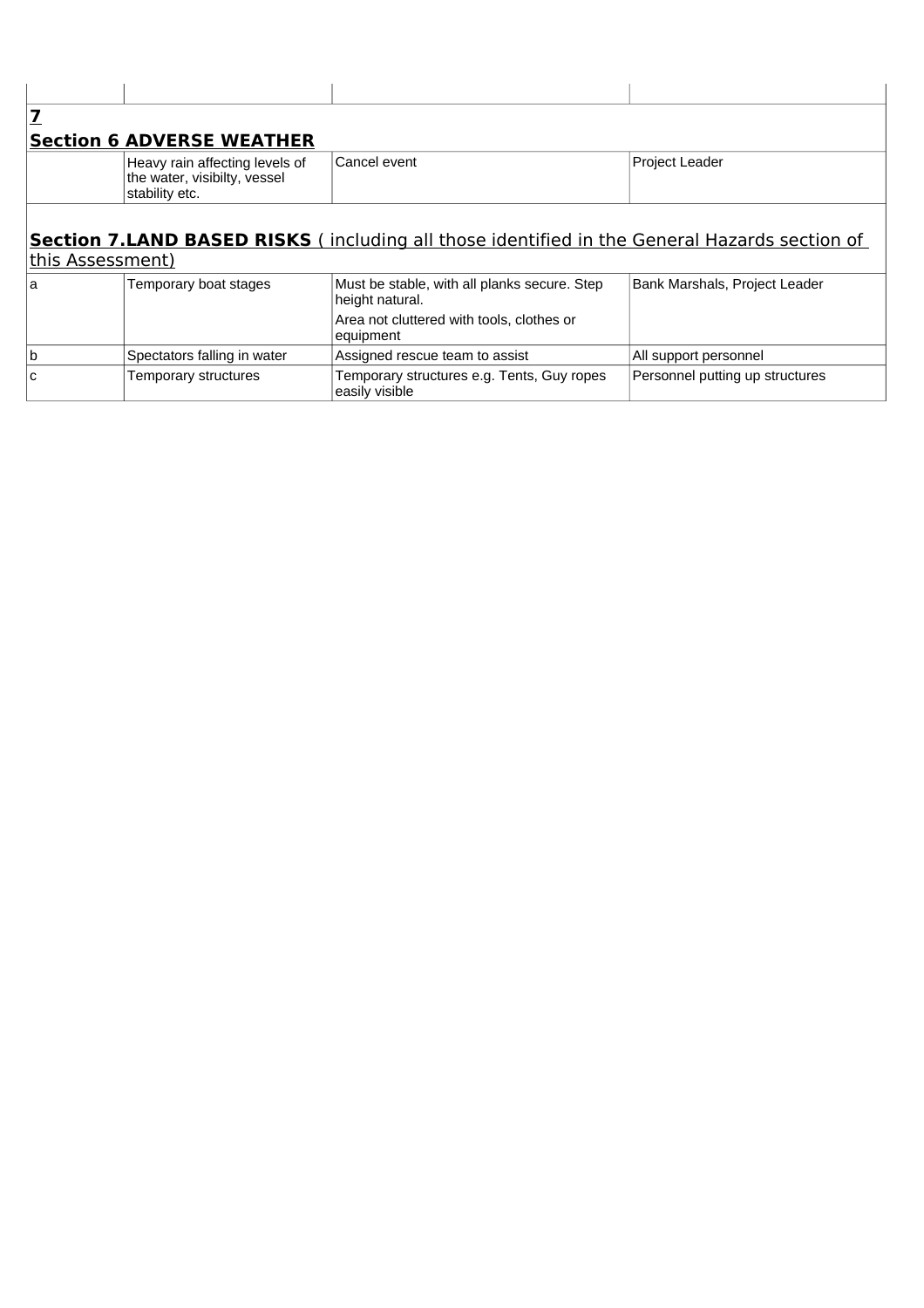## **RISK ASSESSMENT -Hazards involving visitors**

| <b>Section</b> |                      | <b>Site or Task Specific Risks</b>                                                                                                                                                   |                                                                                                                                                                                                                                                                                                                                                                                                 |  |  |
|----------------|----------------------|--------------------------------------------------------------------------------------------------------------------------------------------------------------------------------------|-------------------------------------------------------------------------------------------------------------------------------------------------------------------------------------------------------------------------------------------------------------------------------------------------------------------------------------------------------------------------------------------------|--|--|
| 1              | <b>Guided Walks</b>  | <b>Typical uncontrolled outcomes</b>                                                                                                                                                 | <b>Amelioration Controls</b>                                                                                                                                                                                                                                                                                                                                                                    |  |  |
|                |                      | 1. Trips and falls typically giving rise to minor<br>cuts and abrasions, twisted ankles etc.                                                                                         | Clear safety instructions must be given as to the importance of<br>remaining alert to local surface conditions, vegetation etc.                                                                                                                                                                                                                                                                 |  |  |
|                |                      | 2 Insect Bites, stings etc.                                                                                                                                                          | Insect bites and stings are common hazards within the reserve.<br>Walkers with allergy problems must make the Walk Leader<br>aware of this at all times and if possible carry the appropriate<br>antidote. Where possible walkers should utilse insect repellent<br>and aftre bite treatment                                                                                                    |  |  |
|                |                      | 3. Poisonous plants and fruits                                                                                                                                                       | To avoid poisoning from the effects of eating plants and fruits<br>found on the reserve walkers must be advised to resist the<br>desire to taste. Many plant are poisonous in all their aspects as<br>as most fungi. Even fruits like blackberries, commonly safe, may<br>be polluted by pesticides blown from neighbouring farmland or<br>by animal urine; visitors should be advised of risk. |  |  |
|                |                      | 4. Weather conditions                                                                                                                                                                | 4. Where the sun is strong walkers must be advised to cover up<br>and use high factor sun cream and hats. In high winds walks<br>through woodlands must be suspended. Walkers should at all<br>times endeavor to bring cover against heavy rain or snow.                                                                                                                                        |  |  |
|                | <b>Special Note:</b> | 1. The route must be planned with due<br>consideration for the ability of the group                                                                                                  |                                                                                                                                                                                                                                                                                                                                                                                                 |  |  |
|                |                      | 2. The walk must be led by an appointed Walk<br>Leader, preferably wearing an appropriate<br>'hi-glow' jacket supported by an adequate<br>number of assistants drawn from the group. |                                                                                                                                                                                                                                                                                                                                                                                                 |  |  |
|                |                      | 3. Walkers with special needs will require<br>close supervision.                                                                                                                     |                                                                                                                                                                                                                                                                                                                                                                                                 |  |  |
|                |                      | 4. The walk must be cancelled in extreme<br>weather conditions                                                                                                                       |                                                                                                                                                                                                                                                                                                                                                                                                 |  |  |
|                |                      | 5. Clear procedures must be established, in<br>advance of the walk to deal with a walker<br>apparently missing or in difficulties                                                    |                                                                                                                                                                                                                                                                                                                                                                                                 |  |  |
|                |                      | 6. The Walk Leader must be equiped with a<br>radio or mobile phone as appropriate                                                                                                    |                                                                                                                                                                                                                                                                                                                                                                                                 |  |  |
|                | PPE needed: -        | Good footwear, hats and suitable clothing                                                                                                                                            |                                                                                                                                                                                                                                                                                                                                                                                                 |  |  |
| $\overline{2}$ | <b>Pond Dipping</b>  | <b>Typical uncontrolled outcomes</b>                                                                                                                                                 | <b>Amelioration Controls</b>                                                                                                                                                                                                                                                                                                                                                                    |  |  |
|                |                      | 1. Trips and falls typically giving rise to minor<br>cuts and abrasions, twisted ankles etc.                                                                                         | Clear safety instructions must be given as to the importance of<br>remaining alert to local surface conditions, vegetation etc.                                                                                                                                                                                                                                                                 |  |  |
|                |                      | 3 Insect Bites, stings etc.                                                                                                                                                          | Insect bites and stings are common hazards within the reserve.<br>Dippers with allergy problems must make the Group Leader<br>aware of this at all times and if possible carry the appropriate<br>antidote. Where possible Dippers should utilse insect repellent<br>and aftre bite treatment                                                                                                   |  |  |
|                |                      | 4. Poisonous plants and fruits                                                                                                                                                       | To avoid poisoning from the effects of eating plants and fruits<br>found on the reserve Dippers must be advised to resist the<br>desire to taste. Many plant are poisonous in all their aspects as<br>as most fungi. Even fruits like blackberries, commonly safe, may<br>be polluted by pesticides blown from neighbouring farmland or<br>by animal urine; dippers should be advised of risk.  |  |  |
|                |                      | 5. Weather conditions                                                                                                                                                                | Where the sun is strong Dippers must be advised to cover up<br>and use high factor sun cream and hats. In high winds activity<br>in/near woodlands must be suspended. Dippers should at all<br>times endeavor to bring cover against heavy rain or snow.                                                                                                                                        |  |  |
|                |                      | 6. Contact with micro organisms, dead animals<br>and other debris and rubbish.                                                                                                       | Nitrile or otherwise waterproof gloves must be worn at all times.<br>Dead animals must not be touched - inform the Environment<br>Agency or equivalent. Work must not take place in water where<br>sewage is known to be present.                                                                                                                                                               |  |  |
|                |                      | 7. Weils disease from pond water                                                                                                                                                     | Clear safety instructions to be given as to symptoms. Workers to<br>be warned of the need to contact doctor at first sign. If there is<br>a possibility that water has contaminated open wounds or been<br>ingested then hospitalisation is strongly recommended. Hands<br>to be washed in antiseptic liquid or creams before food breaks.                                                      |  |  |
|                |                      | 8. Falls into water                                                                                                                                                                  | Dippers must be closely supervised at all times. Care must be<br>taken where dipping platforms are muddy or coated in algae etc.<br>At least one activity leader must be a good swimmer and<br>preferably be familiar with life saving techniques.                                                                                                                                              |  |  |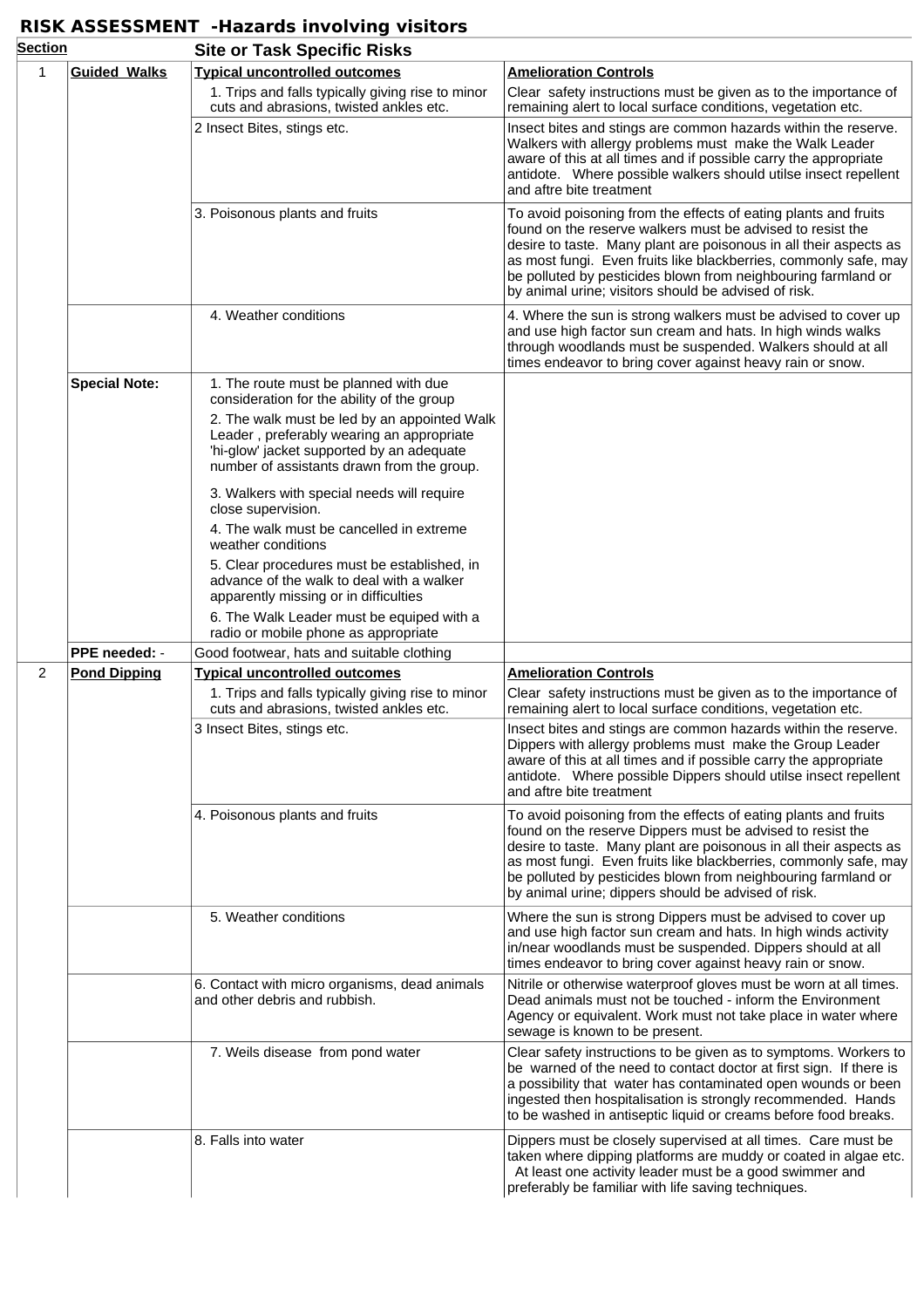| <b>Special Note:</b> | 1. Outdoor activities must safeguard the<br>welfare of children and young people, by<br>establishing management policies and<br>practices as a means of preventing physical,<br>sexual and emotional abuse by other children,<br>strangers and volunteers. |  |
|----------------------|------------------------------------------------------------------------------------------------------------------------------------------------------------------------------------------------------------------------------------------------------------|--|
|                      | 2. Volunteers leading the activity must be.<br>familiar with the area and any hazards<br>associated with it.                                                                                                                                               |  |
|                      | 3. Volunteers leading the activity must be.<br>qualified first-aiders                                                                                                                                                                                      |  |
|                      | 4 Volunteers leading the activity must be<br>equipted with a functioning mobile phone                                                                                                                                                                      |  |
| PPE needed: -        | Good footwear, hats and suitable clothing                                                                                                                                                                                                                  |  |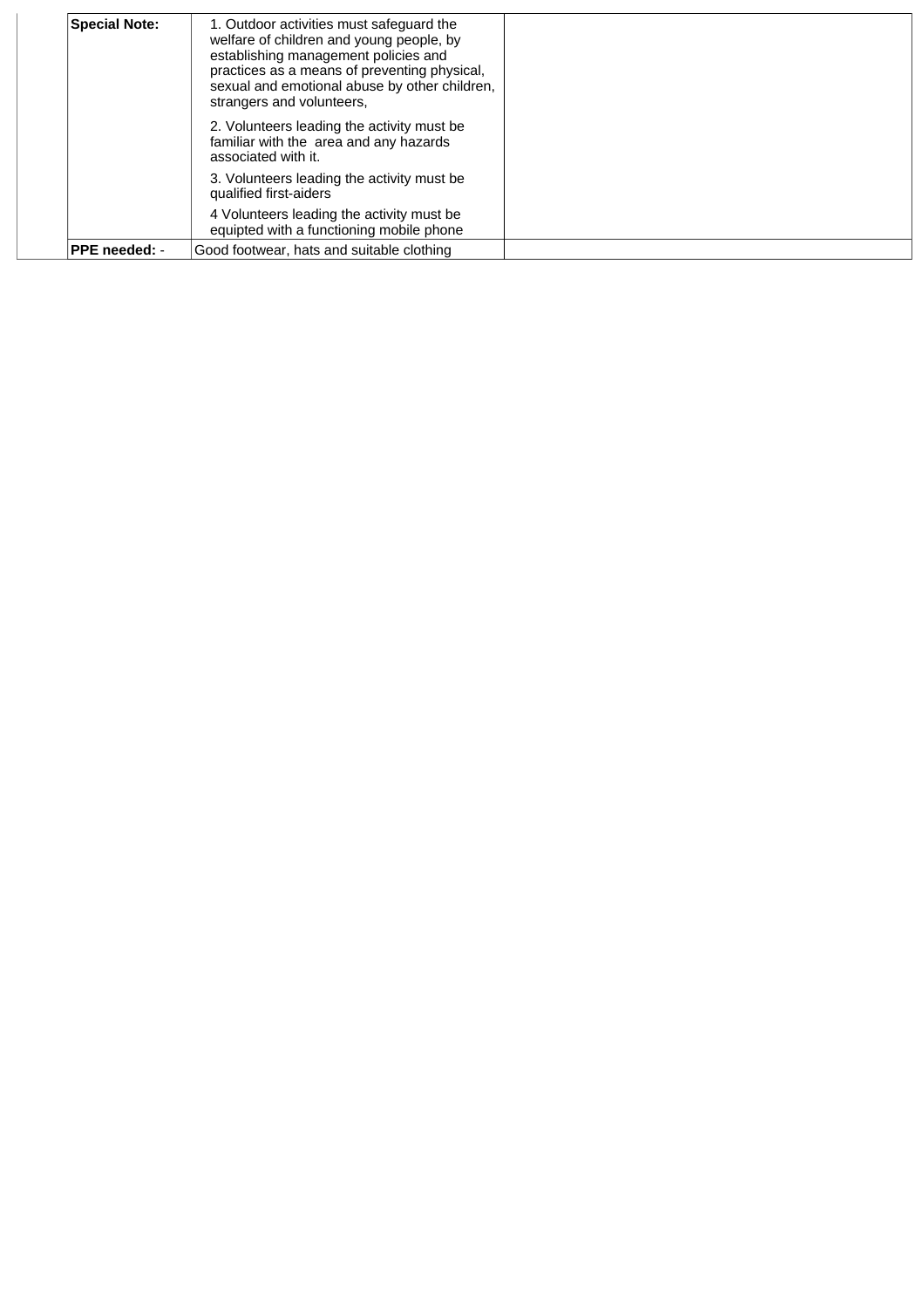| <b>Section</b> | <b>Site or Task Specific Risks</b>                                                                               |                                                                                                                                                                                                                                                                               |  |
|----------------|------------------------------------------------------------------------------------------------------------------|-------------------------------------------------------------------------------------------------------------------------------------------------------------------------------------------------------------------------------------------------------------------------------|--|
|                | <b>Special Needs</b>                                                                                             | <b>Amelioration Controls</b>                                                                                                                                                                                                                                                  |  |
|                | All hazards are of particular<br>importance where visitors or<br>volunteers with special needs are<br>concerned. | Visitors or volunteers with special needs must be accompanied by at least<br>one experienced carer at all times. If the use of specific equipment such as<br>wheelchairs etc. is involved then the carer must be familiar with and<br>competent in the use of such equipment. |  |
|                |                                                                                                                  | Carers must be familiar with the visitor or volunteer's particular needs. In<br>addition carers must be familiar with the risks outlined in the Generic Risk<br>Assessment PLUS any specific risks arising from the visitor or volunteer's<br>special needs.                  |  |
|                |                                                                                                                  | Where volunteers with special needs are concerned the Project Leader must<br>take particular care to ensure that tasks assigned are within the physical,<br>mental and emotional capabilities of the volunteer                                                                |  |